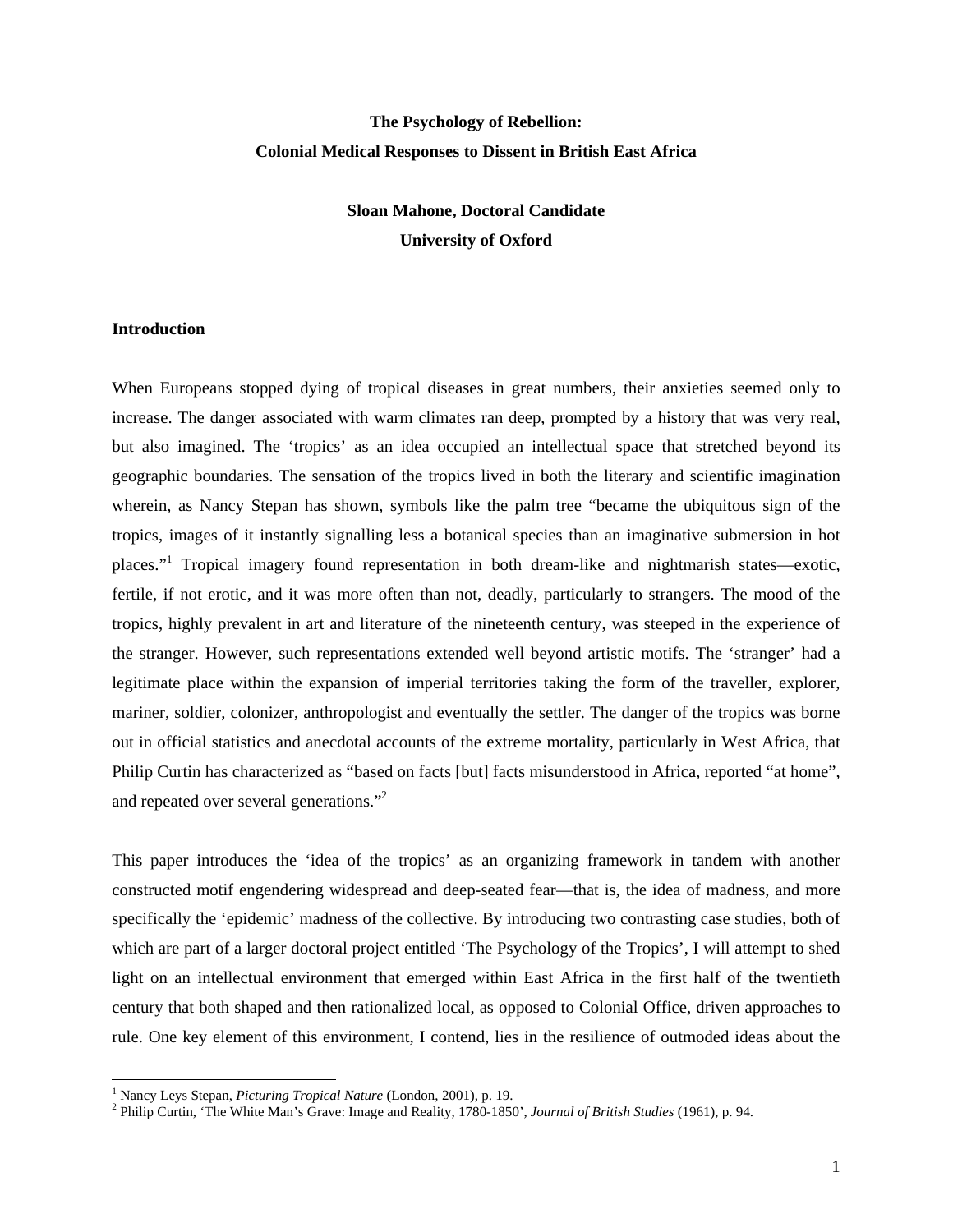tropical environment recast to fit twentieth century medical and social science sensibilities. With the growing understanding that prolonged or indefinite European rule was *physically* possible, as advances in the science of tropical medicine clearly suggested, intellectual engagement turned toward developing a psychological mastery of the region. In other words, once Europeans knew that it was possible to stay, far more intellectual energy was spent on proving that they should.

The first half of this paper is concerned with European anxieties related to 'European-ness' in the tropics. High mortality was not the only preoccupation of strangers to warm climates. Popular depictions also strongly captured the shadow of madness that accompanied travellers to foreign lands or those whose years spent in the tropics prompted a fetid degeneration of the body or mind or even the humanity of the tropical visitor. The literary representation of tropical madness was manifested in Conradian visions of the sort of outcast who would venture into the tropics only to be confronted with his degraded alter ego; the civilized turned savage. If the literary imagination produced such hearts of darkness, scientific reports from the field provided corroborative accounts and vital statistics for these 'tropical invalids', the majority of whom suffered not from purely physical or tropical diseases but from nervous debility often in the form of 'tropical neurasthenia'.

The danger associated with the tropical climate will give way in the second part of this paper to a radically different 'climate' of concern for the British in East Africa. These anxieties suggested that it was the African, not the European, who was becoming 'mal-adapted' to an increasingly 'civilized' tropics. Many of these debates took place within the fields of medicine, psychiatry and social anthropology, all of which were concerned with the process of 'acculturation' or the more administratively defined 'detribalisation' of the African. However, for my purposes here, I wish to focus on another series of observations and interventions that progressed over time in East Africa, and which may be introduced by a seemingly insignificant, bureaucratic memorandum from Tanganyika. It begins simply:

## Sir,

1

I have the honour to forward for your information the attached letter and printed pamphlet in Ki-Swahili and English which purports to be a prediction of the end of the world. $3$ 

The ubiquity of prophetic and millenarian movements in East Africa created, on one level, a dynamic landscape of difference upon which a sparse, rigid and under-resourced administrative structure merely

<sup>&</sup>lt;sup>3</sup> TNA: 19882: 'Mohammedan Prophecy' (1931).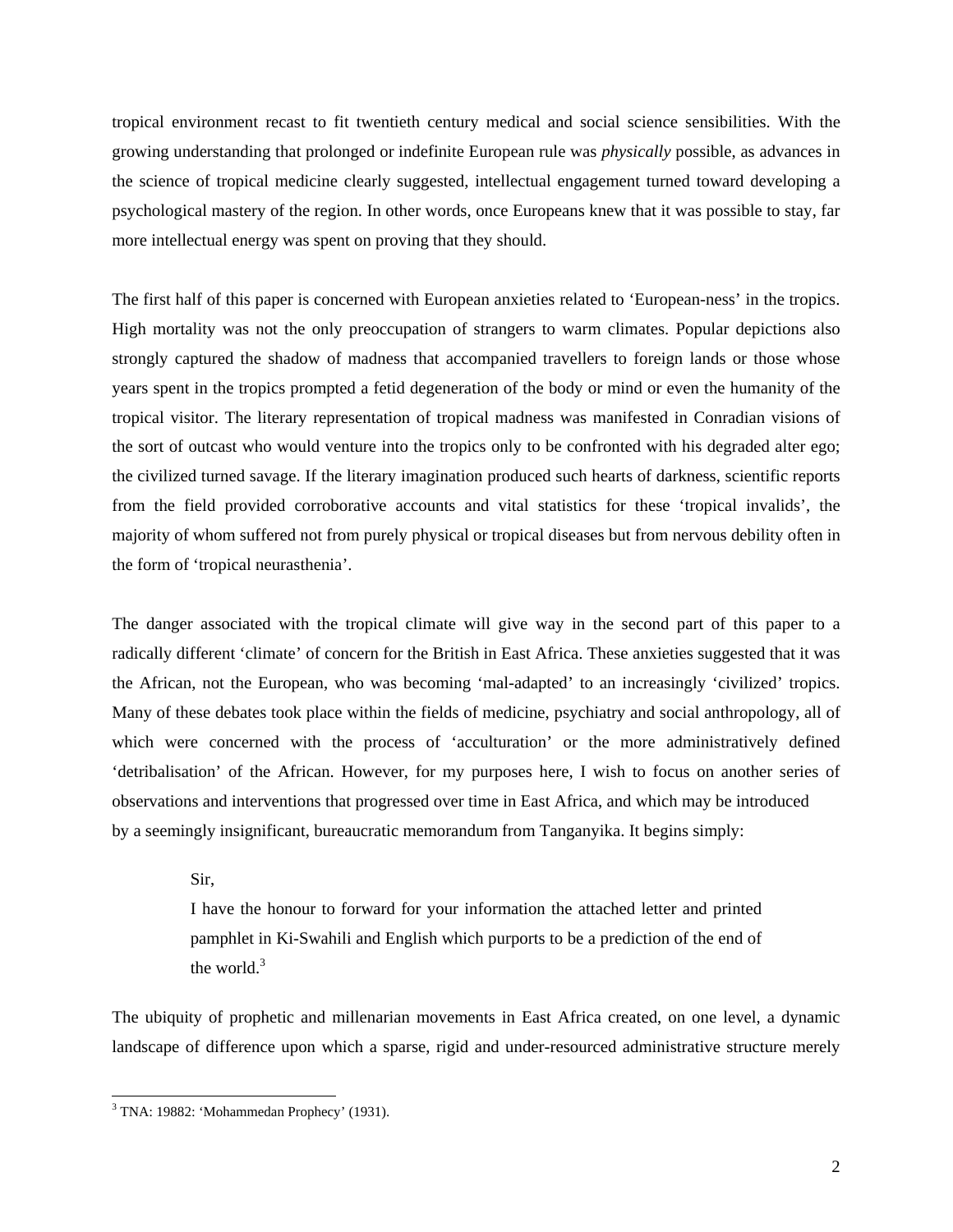survived and yet strived to dominate. Whatever the optimism in the 1930s about the longevity of colonial rule, a sense of living as strangers could never be far away.

Prophetic speech and millenarian movements were not analysed as social phenomena by the British authorities despite the antiquity of prophets in most societies. Rather, individual prophets were assessed psychologically and the power they seemed to wield turned the attention to an alleged predisposition to pathology of certain classes of 'natives'.

The psychological progression that I wish to map could not help but take place in the face of increased social tensions, rising African nationalisms, predictions of the end of the world—and the ultimate inevitability of decolonisation with a final shift in thinking to account for the 'African in transition' who was seen to be both a product of, and damaged by, his own environment. This study explores an intellectual environment that saw a transformation of medical ideas surrounding a tropical landscape to which Europeans could not adapt physically—to an increasingly 'civilised' tropics about which it was said the African could not adapt mentally.

#### *RUINED*

#### *A short history of tropical ideas*

**~** 

Benjamin Moseley's 1787 medical treatise presented the first use of the term 'tropical disease' to connote those maladies met with during military expeditions to hot climates.<sup>4</sup> Concerns about the 'diseases of warm climates' had been expressed for centuries. While mortality figures represented the most severe sanctions against exploration and colonization, a more insidious threat suggested that even those who might find their way home from tropical lands would do so all but ruined in body, mind and spirit. These unfortunates became the 'climate struck' whose experiences in the tropics rendered them unable to readapt to the British climate as they had become "morbidly sensitive to all changes of season."<sup>5</sup> Thus, the classic nineteenth century 'invalid', heretofore a victim of consumption or nervous sensitivity, was to re-emerge with a new persona as one who had become maladapted to his own land.

However, by the turn of the twentieth century, in his famous volume on tropical medicine, Patrick Manson was espousing the view that "germs were the direct cause of ninety-nine per cent of tropical

<sup>4</sup> Nancy Stepan, *Picturing Tropical Nature* (London, 2001), p. 17; Benjamin Moseley, *A Treatise on Tropical Diseases; on Military Operations; and on the Climate of the West Indies* (London, 1787). 5

Alan Bewell, *Romanticism and Colonial Disease* (Baltimore, 1999), p. 278. Bewell is quoting James Martin, *The Influence of Tropical Climates on European Constitutions* (London, 1856).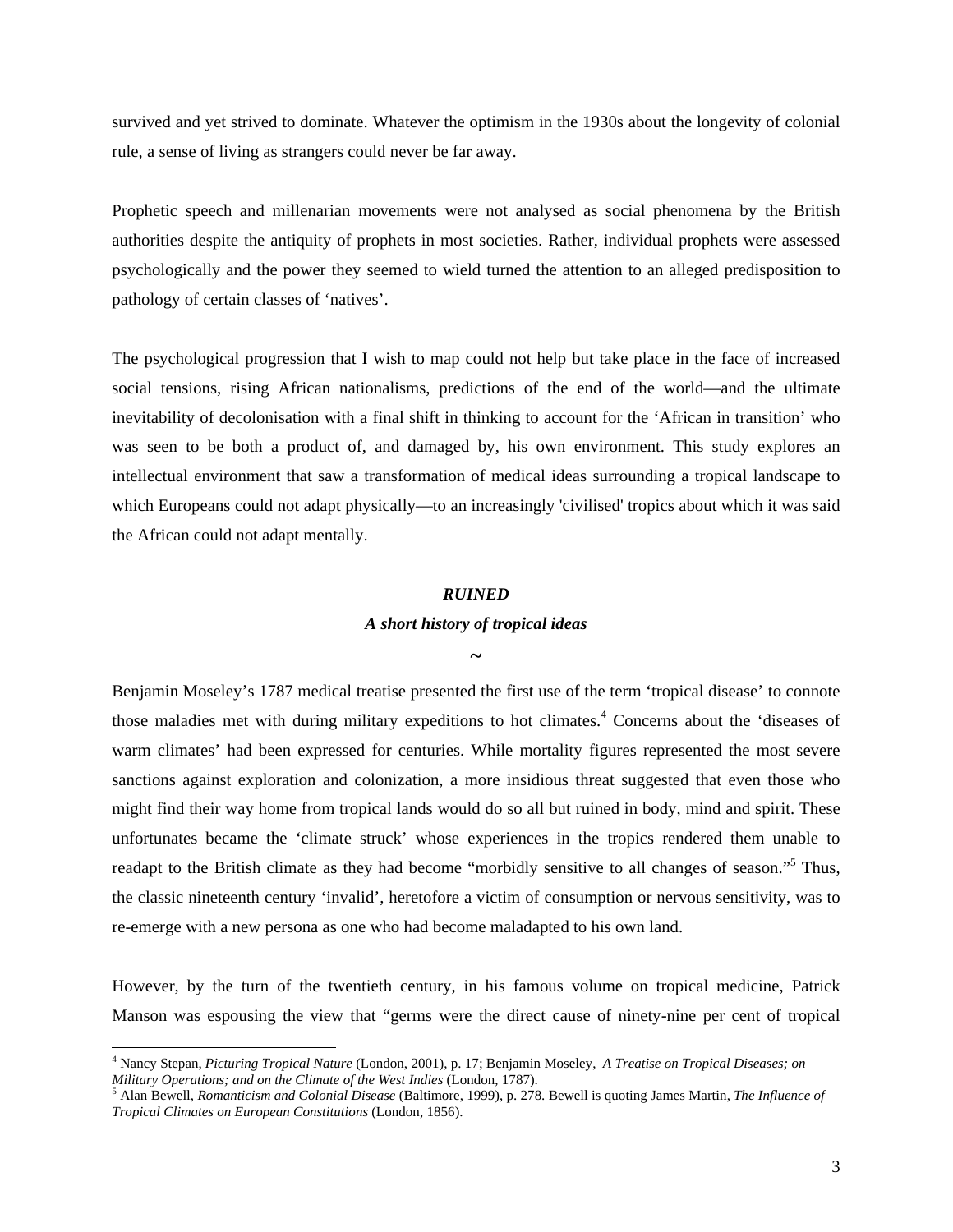disease" and that the "successful colonization of tropical lands is entirely a matter of knowledge and of the application of knowledge."<sup>6</sup> Despite this bold statement, the 'father of tropical medicine' conceded that the term 'tropical disease' was a rather misleading one, writing in the Introduction to the fourth edition of *Tropical Diseases* that as a descriptive term 'tropical disease' was "more convenient than accurate."<sup>7</sup> True tropical diseases, bounded geographically by the tropics of Cancer and Capricorn, were relatively few. In many cases it was clear that it was not the diseases themselves that were necessarily unique. Rather, it was the tropical environment that favoured the propagation of pathogens and exacerbated pathogenic conditions particularly in those bodies without the immunities conferred by racial or inherited characteristics or by some means of acclimatization.

In 1909, the new president of the Society of Tropical Medicine and Hygiene, Ronald Ross, addressed his colleagues, Patrick Manson among them, on the future of Tropical Medicine.<sup>8</sup> In so doing, he called for nothing less than 'an enquiry on the effect of disease upon history'. More to the point, Ross resurrected a very old concern, but one that would re-emerge to dominate medical discourse in the colonies under the new guise of the scientific application of research. Ross asked, "we are familiar with [disease's] effect upon the individual—if not death, then the weakness, failure and poverty which so often dog the footsteps of sickness. What, then, must happen to whole nations diseased?"<sup>9</sup>

#### **The crisis of neurasthenia in the tropics**

l

In the Tenth Edition of *Manson's Tropical Diseases*, Philip Manson-Bahr remarked that neurasthenia in the tropics had superseded tropical disease as a cause of disability in Europeans in the colonies.10 This extraordinary admission was followed by the conclusion that "from the practical point of view of Colonial Administration, neurasthenia is of greater importance than the majority of the tropical diseases with which this textbook purports to deal."<sup>11</sup>

<sup>6</sup> Patrick Manson, Discussion, *Geographical Journal* (1898), quoted in David N. Livingstone, 'Tropical Climate and Moral Hygiene: the Anatomy of a Victorian Debate', *British Journal of the History of Science*, vol. 32 (1999), p. 95. 7

<sup>&</sup>lt;sup>7</sup> Patrick Manson, *Tropical Diseases*, 4<sup>th</sup> expanded edn. (London, 1907), p. xiii.

<sup>&</sup>lt;sup>8</sup> Ronald Ross is credited with the discovery of the malaria parasite in the gastrointestinal tract of the anopheles mosquito, thereby proving the theory of a mosquito vector for the disease. Ross won the 1902 Nobel Prize for his work on malaria. See W.F. Bynum and Caroline Overy (eds.), *The Beast in the Mosquito: the Correspondence of Ronald Ross and Patrick Manson* (Amsterdam, 1998).

<sup>9</sup> Ronald Ross, 'The Future of Tropical Medicine,' *Transactions of the Society of Tropical Medicine and Hygiene*, vol. 2 (1908- 09), p. 272.

<sup>10</sup> P.H. Manson-Bahr, *Manson's Tropical Diseases* (London, 1935 [orig. 1856]), p. 604. Philip Manson-Bahr took over the editorship of *Tropical Diseases* from his father, Patrick Manson. 11 P.H. Manson-Bahr, *Manson's Tropical Diseases* (London, 1935), p. 604.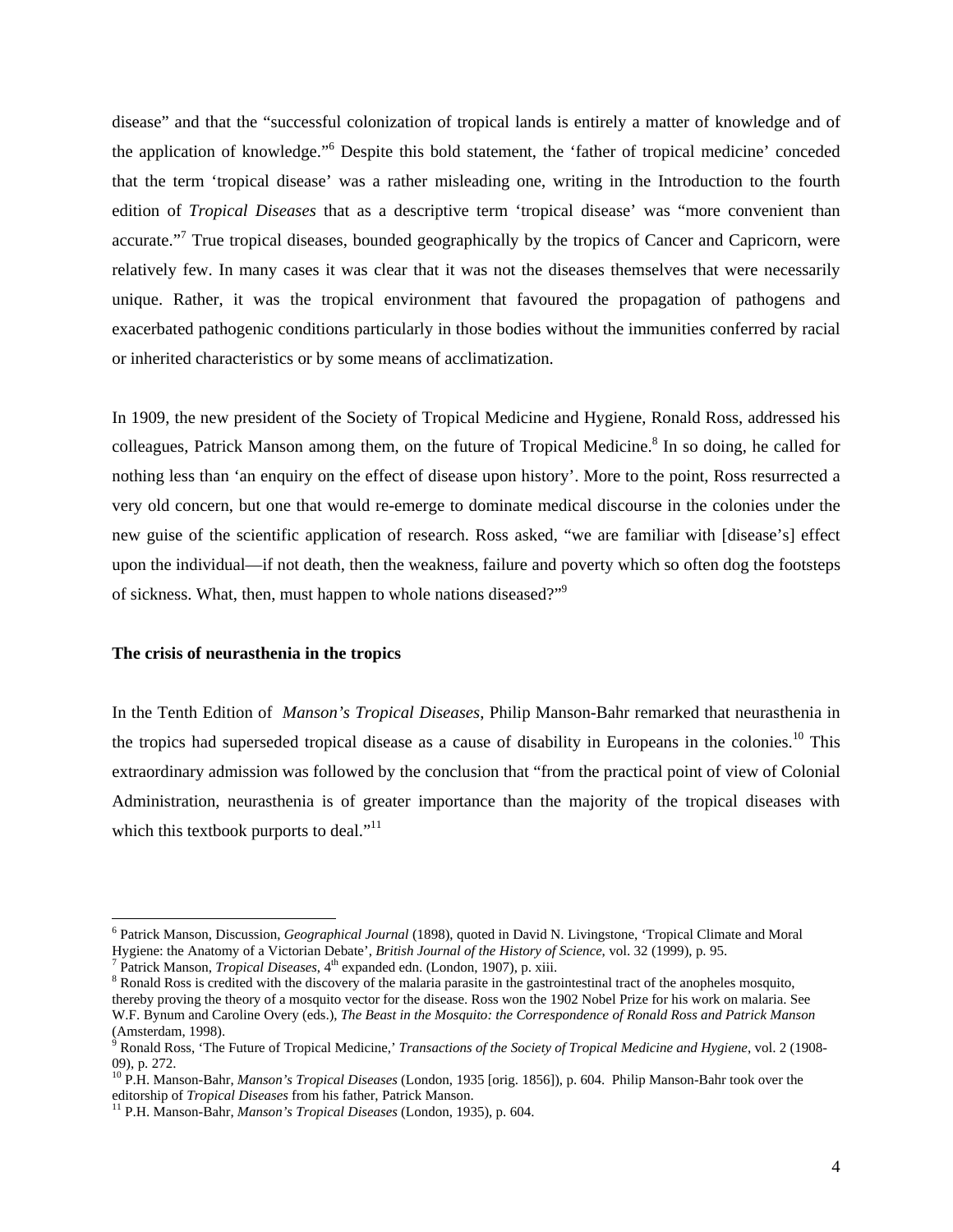The emergence of neurasthenia, a psychological condition, as a crisis in the tropics sheds some light on the complex field of ideas that governed the presence of Europeans in the colonies both as settlers and civil servants on long tours of duty. The moral and intellectual character of neurasthenia lent itself well to wider discussions of one's place in society, particularly in a society undergoing rapid change or advancement. The debate surrounding tropical neurasthenia represents just one of the ways in which ideas about the tropics provided a new discursive framework in which unfashionable and archaic notions of racial difference and the dependence of Africans were renewed as scientific and credible.

In his address to the Royal Society of Tropical Medicine and Hygiene in December 1926, Dr. Hugh Stannus, a prominent physician with experience in British Nyasaland, chose 'tropical neurasthenia' as his topic in light of the debility it caused within the Colonial Service. Tropical neurasthenia was subject to furious debate, and its symptoms were meticulously described. According to Stannus, these symptoms might include "a sense of inferiority, apprehension, fear of disaster, alarm concerning general health, or dread of some organic disease of the heart, stomach or other organ, or fear lest he become insane."<sup>12</sup> Cases were documented and tallied officially, but despite the statistics there remained no consensus as to whether or not a truly 'tropical' version of neurasthenia existed or could be differentiated from neurasthenia as it had appeared in the 'civilized world'.<sup>13</sup> While the debate over tropical neurasthenia continued, there seemed at least no doubt that neurasthenia in some form was a major factor in European invaliding in the tropics and was perhaps an even greater factor in the general quality of life for Europeans posted to tropical climates. Stannus displayed his cautious optimism for the future of European settlement in the tropics, but with an emphasis on the reality of conditions in the present.

> Many so-called tropical countries may, in the future, under the guidance of the hygienist, become the heaven of men's dreams, but for the moment, there still remain many areas in the Tropics, with a capital T, where the tortures of hell, like the mycelium of a fungus, sap the moral fibre of the white man and leave him a victim of Tropical Neurasthenia.<sup>14</sup>

Neurasthenia made its first appearance in the United States in 1869 as the subject of two separate papers by neurologist George Beard<sup>15</sup>, who is generally credited with neurasthenia's 'discovery' and the lesser

-

<sup>12</sup> Hugh Stannus, 'Tropical Neurasthenia', *Transactions of the Royal Society of Tropical Medicine and Hygiene*, vol. xx, nos. 5 & 6 (1926), 328.

<sup>13</sup> On the debate over the existence of a uniquely 'tropical' neurasthenia, see: J.W.D.M., 'Tropical Neurasthenia', *Indian Medical Gazette* (March 1928), pp. 150-151; T. Rowland Hill, 'Tropical Neurasthenia', *Lancet* (1943), pp. 332-333.<br><sup>14</sup> Hugh Stannus, 'Tropical Neurasthenia', (1926), p. 334.

<sup>15</sup> George Beard, 'Neurasthenia, or Nervous Exhaustion', *Boston Medical and Surgical Journal*, vol. 80 (April 29, 1869), pp. 217-221. Beard's initial paper on neurasthenia was followed by his influential book, George Beard, *A Practical Treatise on Nervous Exhaustion (Neurasthenia) its Symptoms, Nature, Sequences, Treatment* (New York, 1880).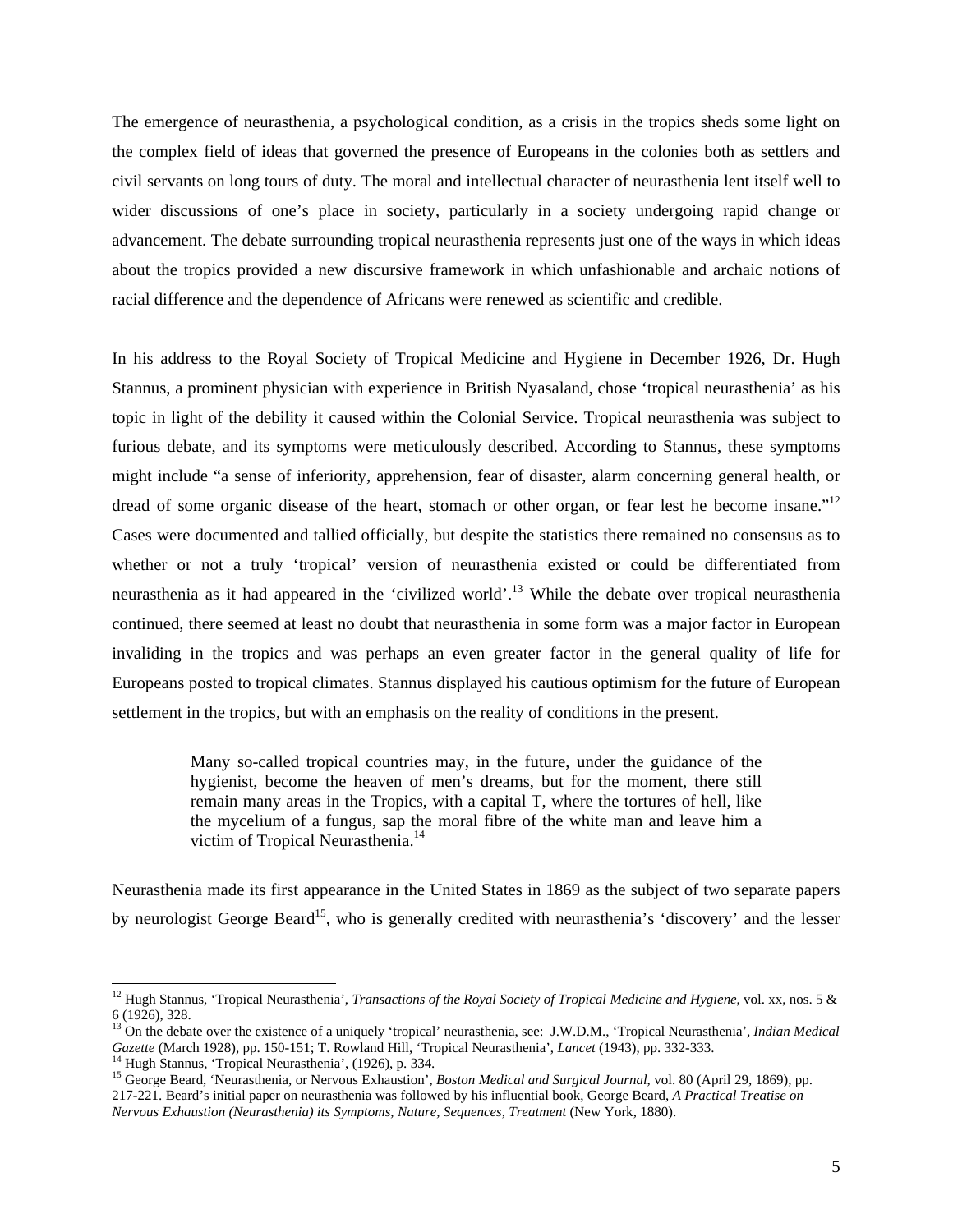known psychiatrist, E.H. Van Deusen.<sup>16</sup> Neurasthenia appeared as a new form of 'nervous exhaustion' or 'nervous prostration' with a vast array of symptoms that signalled a disease of the nervous system but without any evidence of organic lesion or apparent physical cause.

The impact of neurasthenia within Western psychiatry and neurology was anything but 'tropical', but its genesis, now mostly forgotten, was linked from the start to febrile illnesses and especially malaria. Van Deusen's account in the *American Journal of Insanity* (1869) speaks at length about the possible role of malaria in the development of neurasthenia.

> When the struggle is prolonged and under circumstances of a peculiarly depressing character, the nervous system is weakened and its functions become disordered, the secretions are more or less deranged, digestion is enfeebled, the patient becomes irritable and depressed, and serious intellectual disturbance ensues. Thus may malaria develop the morbid condition now under consideration.<sup>17</sup>

Van Deusen's experience in a malarial region had familiarised him with the prolonged effects of malarial infection, and he remarked upon physicians' in the tropics "constantly meeting with neuralgic and morbid mental manifestations, sometimes carried even to the point of maniacal excitement, all solely attributable to the effects of this strange poison."18

Despite neurasthenia's rapid rise in popularity as a diagnosis in the West, there were competing schools of thought as to what the disorder might actually represent. Theories put forward suggested that neurasthenia could be a form of 'male hysteria', an extreme case of fatigue, depression, or as Beard himself posited, a "prototype of many diseases, both physical and mental."<sup>19</sup> Although the classification of neurasthenia was often vigorously contested, particularly among neurologists, its relation to the upper classes as a disease of those members of society who shouldered the majority of 'brain work' and higher responsibilities helped to ensure the disorder's prominence, particularly among those who were willing and able to pay for diagnosis and treatment.

1

<sup>16</sup> Simon Wessely, 'Neurasthenia and Fatigue Syndromes' in German Berrios and Roy Porter (eds.), *A History of Clinical Psychiatry: The Origin and History of Psychiatric Disorders* (London, 1995), pp. 509-532.<br><sup>17</sup> E.H. Van Deusen, 'Observations on a Form of Nervous Prostration, (Neurasthenia,) Culminating in Insanity', *American* 

*Journal of Insanity*, Supplement to the Annual Report for 1867 and 1868, vol. 25 (1869), pp. 448-449.<br><sup>18</sup> E.H. Van Deusen, 'Observations on a Form of Nervous Prostration, (Neurasthenia,) Culminating in Insanity,' p. 449. surrounding neurasthenia is covered both by Simon Wessely and Edward Shorter, *From Paralysis to Fatigue: A History of Psychosomatic Illness in the Modern Era* (New York, 1992). On the significant influence of George Beard see, Charles Rosenberg, 'The Place of George M. Beard in Nineteenth-Century Psychiatry', *Bulletin of the History of Medicine*, vol. xxxvi (1962), 245-259.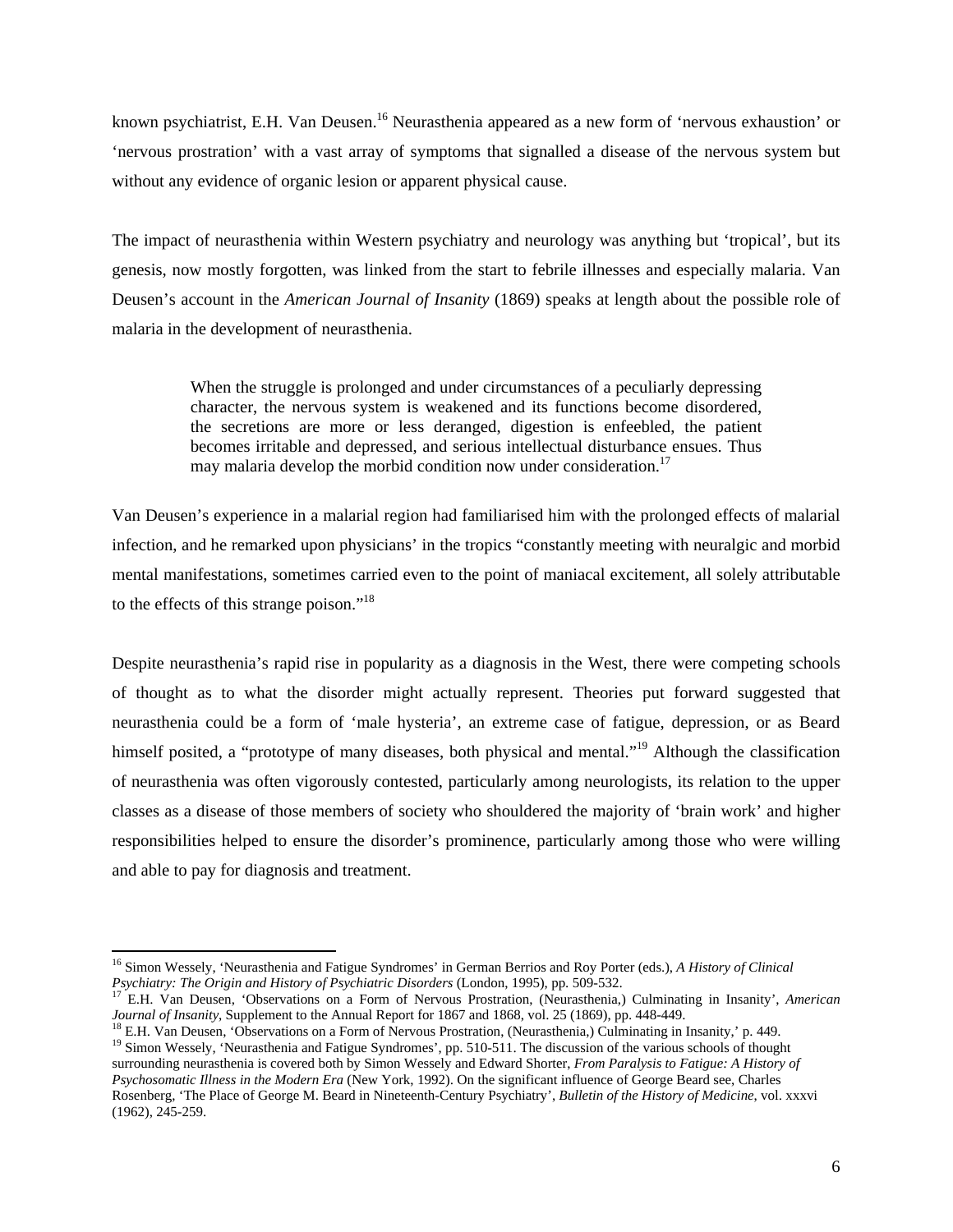Quite apart from its early association with malaria—a factor that remained curiously absent in subsequent discussions of the disorder—the importation of neurasthenia to the tropics, in many ways, seems quite a logical progression as the typical 'neurasthenic character' appeared as an invalid for whom no discernible physical malady could be identified. While the physical symptoms of neurasthenia could be found quite commonly among elites in the United States and Europe, the more psychic aspects of the condition were found to be particularly suited to life in the tropical outposts of the British Empire.

The need to understand the potentially multiple causes of tropical neurasthenia was seen as critical to its prevention. At the very least, physicians needed to discern a predisposition for the condition among potential recruits to the service in order to ensure the "correct selection of the men allowed to proceed to tropical countries."20 Discerning the more resilient types of individuals was of concern to the colonial and missionary services alike. A statistically detailed study on the causes of invaliding from the tropics concerned primarily with missions concluded that the "capacity for 'nerve strain' is a real factor to be considered in passing candidates to go abroad, and therefore it would be wise to exclude those who have any decided taint of mental instability in their family history, also those of highly nervous temperaments."<sup>21</sup> The Surgeon General, R. Havelock Charles stressed that a predisposition to neurasthenia must be a consideration in the selection of men for the tropics where "the powers of resistance to such strain are greatly lowered."<sup>22</sup> Similar reasoning had been important during the First World War when disability and discharges for neurasthenia, also commonly referred to as 'shell shock', had reached epidemic proportions. In 1916, neurasthenia was responsible for 40 percent of casualties in combat zones.<sup>23</sup> According to Joanna Bourke, "if we exclude men sent home with wounds, neurasthenia was responsible for one-third of all discharges from the army."<sup>24</sup>

The obvious similarities between neurasthenia and the Victorian feminine malady, hysteria, created an uncomfortable challenge to the expectation of masculinity and stoicism of soldiers during even the most horrific combat situations.<sup>25</sup> However, terms such as 'shell shock' or 'war neuroses' reasserted the generally masculine character to the disorder even as the epidemic remained in some quarters as representative of moral cowardice. The symptomatic presentation of neurasthenia during the war also retained its class distinction very clearly. Officers, recruited from the higher classes, suffered from typically neurasthenic symptoms such as insomnia, heart palpitations, depression, nightmares and

 $^{20}$  Hugh Stannus, 'Tropical Neurasthenia', (1926), p. 333.

<sup>&</sup>lt;sup>21</sup> G. Basil Price, 'Discussion on The Causes of Invaliding from the Tropics', *British Medical Journal* (Nov. 15, 1913), p. 1292.<br><sup>22</sup> R. Havelock Charles, 'Neurasthenia, and its Bearing on the Decay of Northern Peoples

Tropical Medicine and Hygiene, vol. III, no. 1 (Nov., 1913), 9.<br><sup>23</sup> Joanna Bourke, *Dismembering the Male: Men's Bodies, Britain and the Great War* (Chicago, 1996), p. 109.<br><sup>24</sup> Joanna Bourke, *Dismembering the Male*, p.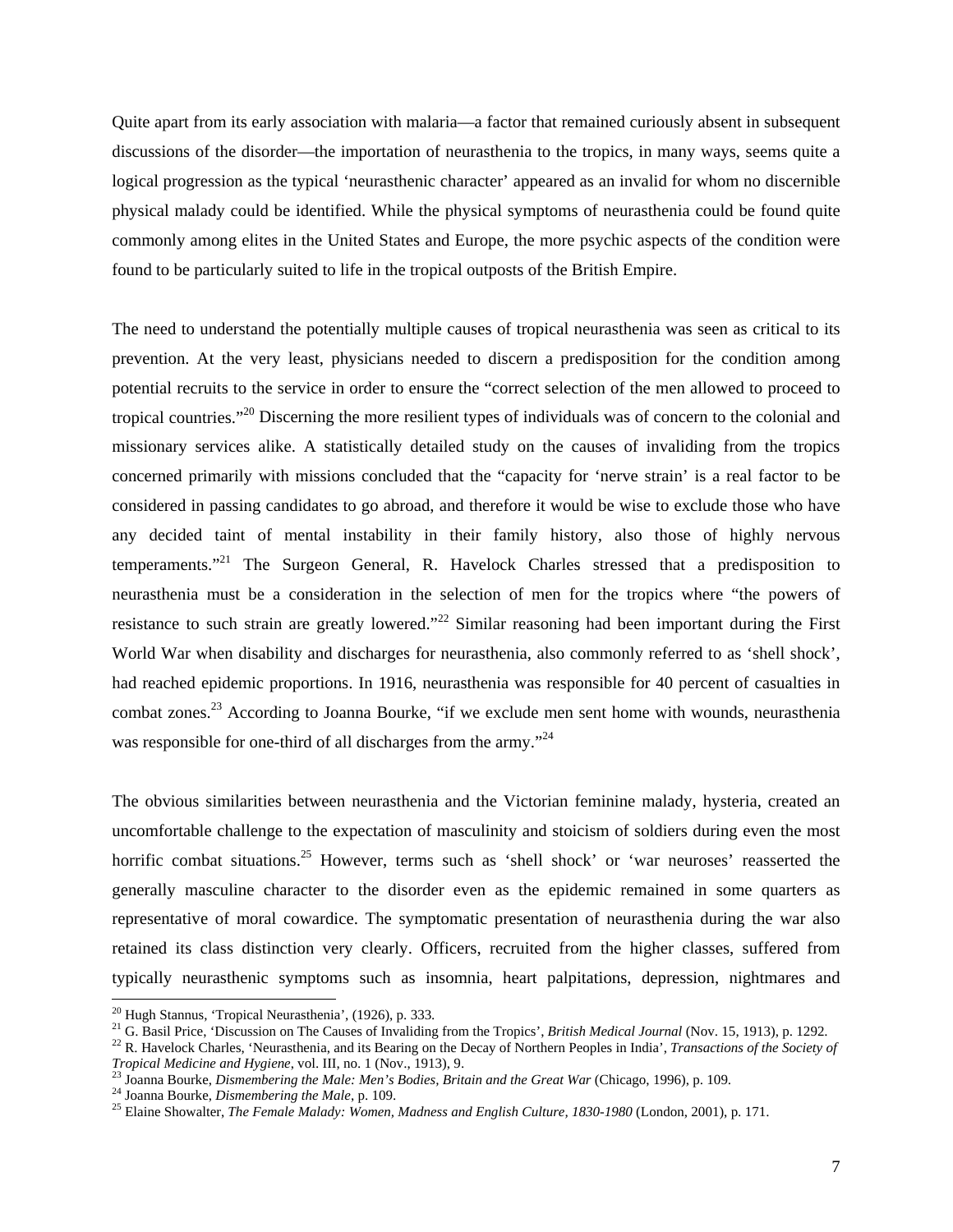disorientation. The rank in file, however, displayed the physical symptoms generally associated with hysteria—paralysis, mutism, contracture of a limb or limping—thus illustrating a more feminised and impotent class of patient. $^{26}$ 

W.H.R. Rivers, an ethnologist, but also the most influential military psychiatrist during the First World War, explained the class differentiation in neurasthenia as the contrast between the 'simple' versus 'complex' mental lives of combat soldiers and officers, stressing that the low ranking soldier would exhibit simpler mental training, and a heightened suggestibility and dependence.<sup>27</sup> The battle to retain neurasthenia as a disorder of superior stock continued for some time after 1918 when the war-related epidemic subsided and another form of masculine service was institutionalised within the Colonial territories.

One such military case found his way into the Colonial Service in the Uganda Protectorate, only to find himself once again before a Medical Board after displaying signs of serious mental disturbance. The medical report refers to two previous occasions of mental problems; a discharge from the Army in 1918 due to 'nervous debility following influenza' and a previous 'nervous breakdown' of lesser severity than his condition in Uganda.<sup>28</sup> A Medical Board proceeding from Zanzibar diagnosed neurasthenia for an official of the Education Department who was said to be experiencing forgetfulness, sleeplessness, paranoia regarding poisoning, and a 'wild-eyed' look.<sup>29</sup> In this case neurasthenia was the penultimate diagnosis following a list of previously endured ailments, including 1 case of catarrhal jaundice, 1 case of colic, 4 bouts of malaria and 4 bouts of influenza. Influenza, in particular, was widely acknowledged as an inciting cause in neurasthenia, although some quarters held that other infections such as typhoid or even the use of vaccination could lead to its onset. According to Simon Wessely the acknowledgement of neurasthenia's 'post-infective' character grew alongside the 'microbiological revolution'.<sup>30</sup> The worldwide pandemic of influenza experienced in 1918-19 sits interestingly aside the overwhelming numbers of soldiers invalided as neurasthenics during the First World War.<sup>31</sup> While a greatly debilitated physical state may have had a role to play, a more compelling argument by Elaine Showalter suggests that the neurasthenia epidemic was a mass physical response, like feminine hysteria, to a deeper psychological

<sup>&</sup>lt;sup>26</sup> Elaine Showalter, *The Female Malady*, p. 174.<br><sup>27</sup> Elaine Showalter, *The Female Malady*, pp. 174-75.<br><sup>28</sup> PRO: CO 323/1060/1: Proceeding of Medical Board, Entebbe, 26 April 1929.<br><sup>29</sup> ZNA: AJ/12/12: Proceeding of M

<sup>&</sup>lt;sup>31</sup> One contemporary analysis of neurasthenia as a diagnosis suggests that the condition may have at times represented a postviral fatigue state following influenza epidemics. See, Ruth E. Taylor, 'Death of Neurasthenia and its Psychological Reincarnation: A study of Neurasthenia at the National Hospital for the Relief and Cure of the Paralysed and Epileptic, Queen Square, London, 1870-1932', *British Journal of Psychiatry*, vol. 179 (2001), pp. 550-557.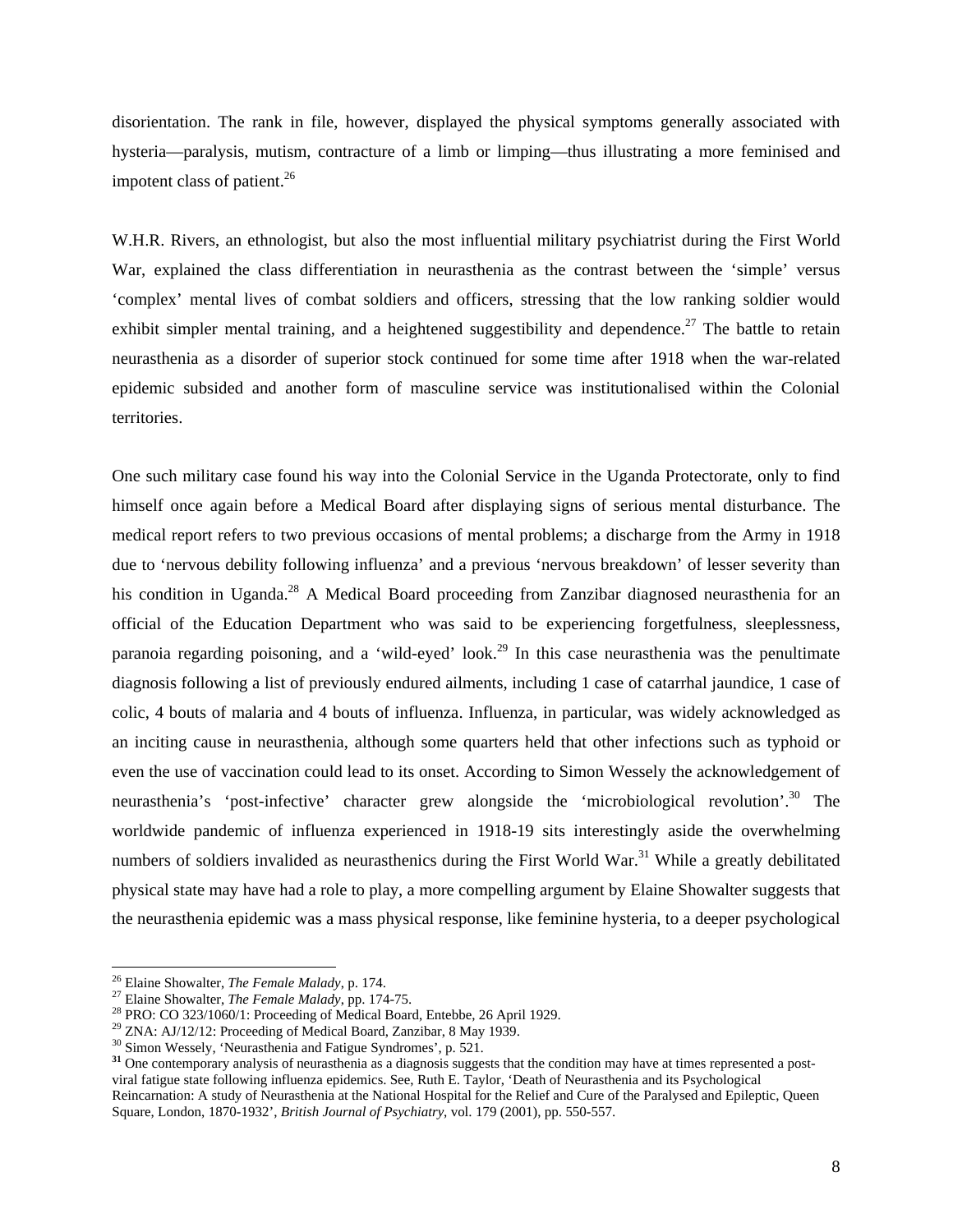collective resistance to the war.<sup>32</sup> In the military, early attempts to differentiate genuine neurasthenics from 'malingerers' feigning illness gave way to increased acceptance of the diagnosis based in part on the sheer size of the population affected and the preponderance of officers and the upper classes in the hospital wards.<sup>33</sup> The class make-up in the military wards prompted the rationale that the "serviceman" [with] 'higher ethical conceptions' meant that he could not run away: he simply 'cracked'."<sup>34</sup>

In G. Basil Price's 1913 study on the causes of invaliding from tropical posts, neurasthenia appears as a greater threat to the European in Africa than malaria, though this refers to the end result of invaliding, not the overall impact of malaria which certainly would have affected the vast majority of Europeans at some point during their service. Malaria, when tallied in tandem with blackwater fever, did trump neurasthenia in numbers of cases invalided as the Price study indicates, but by this time malaria was a known 'enemy' and engendered less psychological uncertainty and dread.<sup>35</sup>

Nervous disorders were more insidious and one could generally not assume them to be either short-lived or curable. Such preoccupations would engage a civilian public increasingly concerned with matters of physiology, pathology, wellness and recuperation, and prompted endeavours like the Open Air Movement and even a journal, *The Invalid*, concerned with 'Hygiene, Treatment, Nursing, Diet, Sanatoria, Health Resorts and Travel'.<sup>36</sup> The association between health and recuperation, and travel or relocation was also central to colonial thinking as Dane Kennedy's study of British hill stations during the Raj has shown.<sup>37</sup> Throughout East Africa similar assumptions came into play as debilitated or 'unstable' officers were transferred temporarily from tropical posts in places like Zanzibar to Kenya's highlands as a means of restoring their health and mental well-being. The Kenyan 'white highlands' comprised the most arable and valuable land, but also symbolised the kind of physical space deemed necessary for white, but not Gikuyu, constitutions. From the 1920s to the 1940s various colonial governments were still attempting to discern the effects of altitude and the requirements necessary for the provision of health resorts. The annual public health report for Tanganyika in 1924 reiterated the high demand for one or two 'health resorts' to be placed along the central railway line on sites with adequate altitude and a 'healthy bracing climate'.38 Similarly, the Meteorological Service in Kenya was engaged with "climatic factors on the

<sup>&</sup>lt;sup>32</sup> Elaine Showalter, *The Female Malady*, p. 175.

<sup>&</sup>lt;sup>33</sup> Joanna Bourke, *Dismembering the Male*, pp. 111-112.<br><sup>34</sup> Joanna Bourke, *Dismembering the Male*, p. 110.<br><sup>35</sup> Blackwater fever is associated with falciparum malaria and characterized by the massive destruction of re resulting in the presence of blood (or blood pigment haemoglobin) in the urine.

<sup>36</sup> The first issue of *The Invalid* appeared in July 1905. It subsequently altered its title to *The Invalid and The Holiday-Maker* (June 1906).<br> $\frac{1}{37}$  Dane Kennedy, *The Magic Mountains: Hill Stations and the British Raj* (Berkeley, 1996).

<sup>&</sup>lt;sup>38</sup> Annual Report of the Medical and Sanitation Department, Tanganyika Territory, 1924, p. 15. The report uses the terms 'health resort' and Sanatorium interchangeably.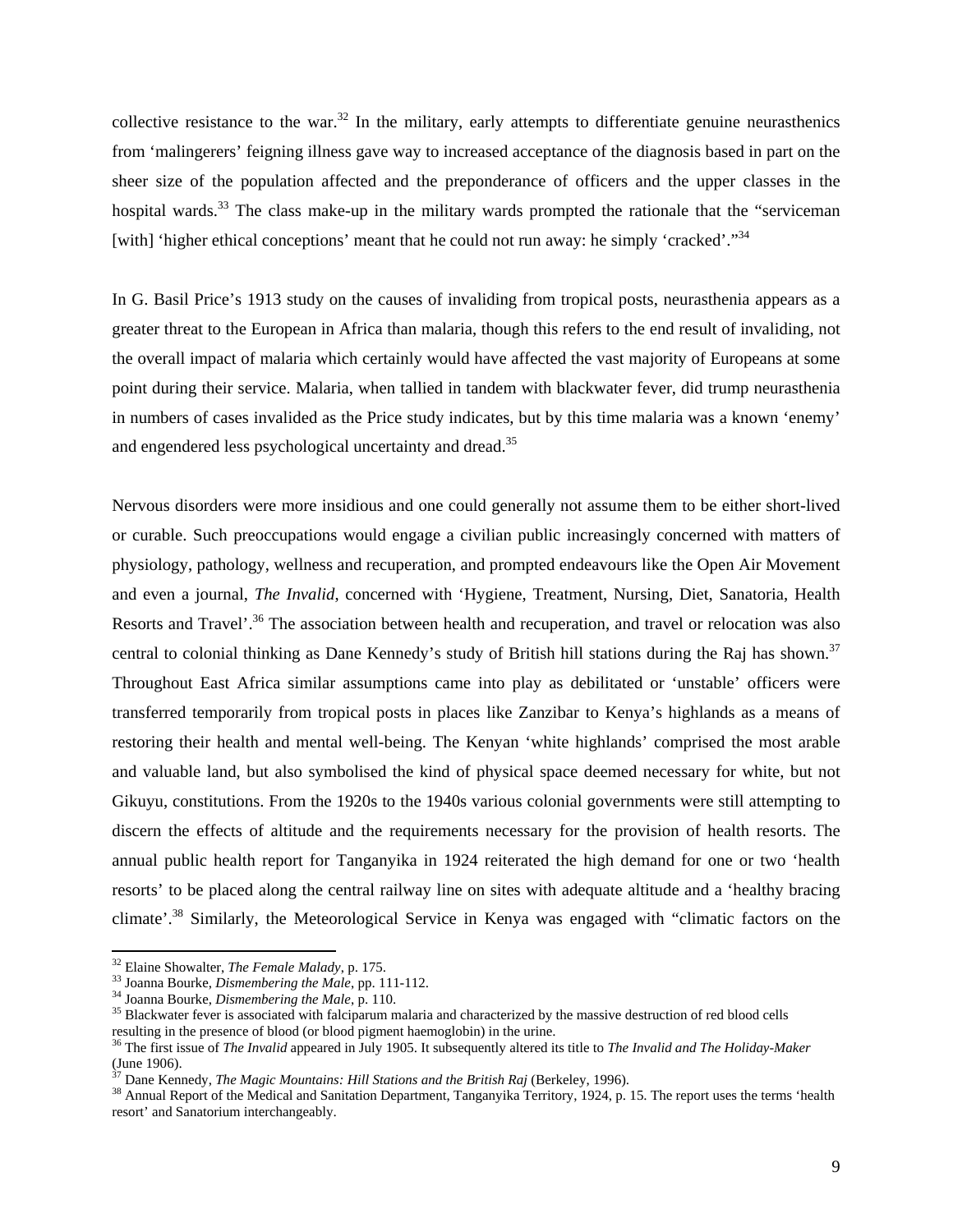physical and mental health of Europeans residing at high altitudes in the tropics, such as the highlands of Kenya."39 The Director of Medical Services from Basutoland remarked that during his visit to East Africa he observed that the "children from Eldoret convent whom I saw in Tanganyika were a particularly healthy lot." Basutoland, he continued, was known as the 'Switzerland of South Africa'. The ideal climate in the mountains meant that they experienced "no tropical diseases of any sort as you have in Kenya."<sup>40</sup>

By the Second World War the influx of Europeans into East Africa as soldiers or interned prisoners of war provided a renewed opportunity to assess the impact of the tropical climate on unaccustomed European constitutions. In Uganda, a memorandum from the Medical Department included the optimistic observation that "both Poles and Italians have much improved in health since their arrival in this country and have shown that Europeans can be rapidly acclimatised to tropical conditions."<sup>41</sup>

Mark Harrison has proposed that the British military's shifting 'culture of command' had an impact on the debility caused by malaria by attaching "greater importance to medicine as a managerial resource" and in so doing, heightening the acceptance and proper use of anti-malarials among troops.<sup>42</sup>

However, the health maintenance of African or African-American troops serving in the tropics was another matter. Beliefs about the innate constitution of soldiers of African descent meant that these 'children of the tropics' were targeted for service in tropical campaigns based upon a their presumed immunity to disease and their adaptability to the tropical environment where the majority of troops were required.<sup>43</sup> The ideas surrounding the natural acclimatisation of Africans to the tropical environment was strongly supported by purported evidence gleaned from the extensive African involvement in European military campaigns despite the overwhelming contradictory evidence presented by the severe mortality suffered by African porters and Carrier Corps.

Related to the theory of racial immunity to disease were assumptions regarding predisposition to infection. Nineteenth century thinking about disease causation linked external catalysts of disease with the general condition of the body.<sup>44</sup> Early in the twentieth century medical theory was increasingly cautious about ascribing innate predisposition to physical or mental diseases based solely upon race, however,

<sup>&</sup>lt;sup>39</sup> KNA: MOH/2/38: International Climatology Commission Sub-Commission on Medical Climatology, 21 June 1937.

<sup>&</sup>lt;sup>40</sup> KNA: BY/15/5: Re: Effect of Altitude. DMS, Maseru, Basutoland to DMS, Nairobi, 23 April 1948.<br><sup>41</sup> UNA: SMP/J/1/29: Review of Medical Events, 1944, Uganda Protectorate, 28 March 1945.<br><sup>42</sup> Mark Harrison, 'Medicine an Wars', *Medical History*, vol. 40 (1996), p. 438.<br><sup>43</sup> Warwick Anderson, 'Immunities of Empire: Race, Disease, and the New Tropical Medicine, 1900-1920', Bulletin of the

History of Medicine, vol. 70 (1996), p. 94. The reference to the 'children of the tropics' is from Nathaniel S. Shaler, 'The Future of the Negro in the Southern States', Popular Science Monthly, vol. 57 (June 1900), p. 151.<br><sup>44</sup> Christopher Hamlin, 'Predisposing Causes and Public Health in Early Nineteenth-Century Medical Thought', Social History of

*Medicine*, vol. 5, no. 1 (1992), p. 51.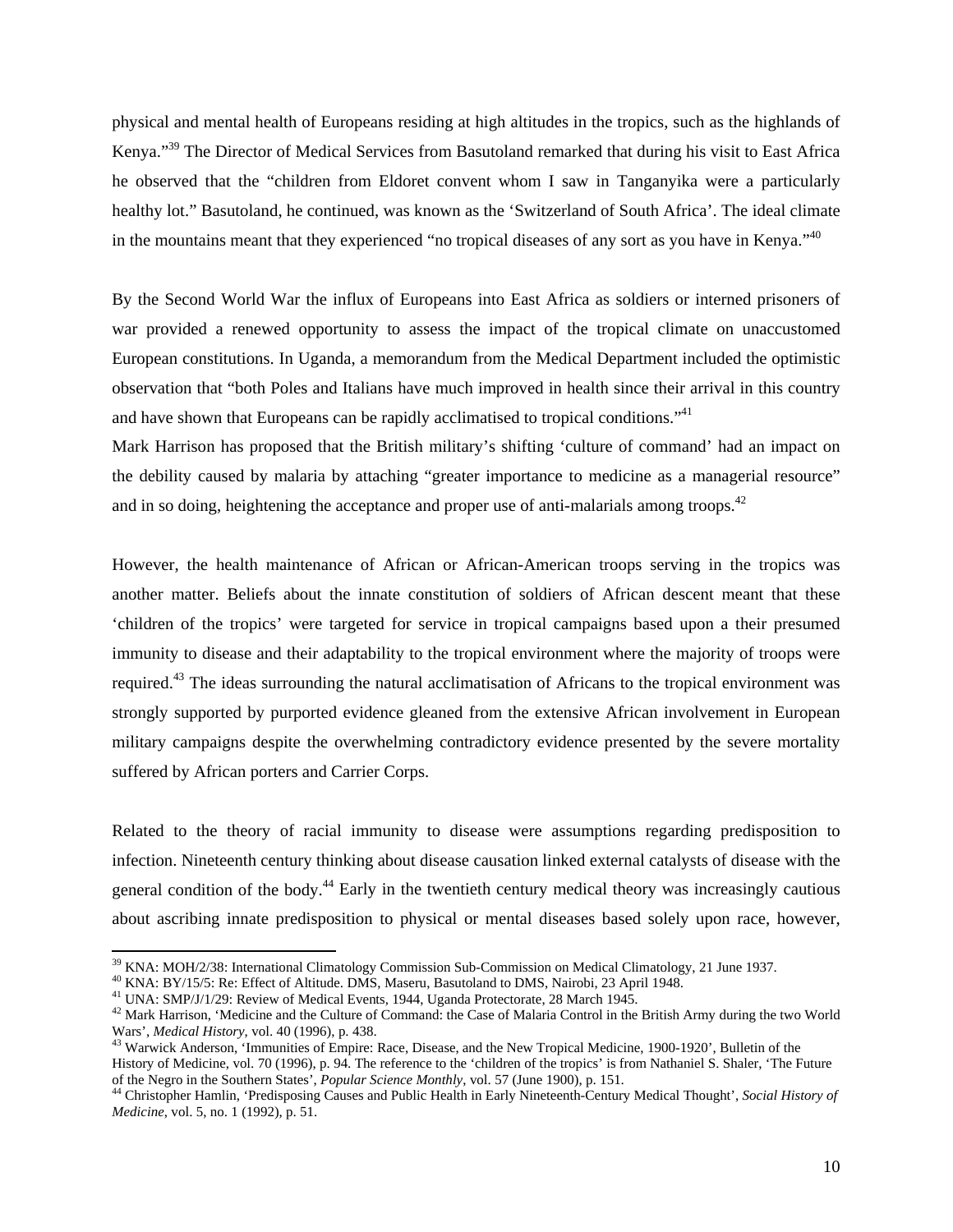researches conducted within the tropical territories further promulgated theories that highlighted the evolution of biological traits as a result of extreme and degrading environmental conditions. Thus, the 'Negro' was said to show definite immunity to yellow fever and a lessened predisposition to malaria due to the "distaste on the part of the mosquito for the negro's skin, possibly on account of its offensive emanations or its thick dense character, or both."<sup>45</sup> In some cases, a low level infection might even be seen as a source for good. The presumption that neurosyphilis was rare in Africans was thought to be related to the action of malarial fevers against the spirochaetal invasion of the nervous system in latestage syphilis. A senior medical officer in Kenya had even posed the question to readers of the *East African Medical Journal* as to whether or not African 'medicine men' in Tanganyika sent their cases of 'general paralysis of the insane' to malarial regions as a means of indigenous fever therapy. $46$ 

The tensions associated with European versus African adaptation to the immediate environment, often found expression in East Africa with calls for multi-disciplinary investigations that could relate the mental and physiological status of the African to the tropical African environment. While some research interest was directed toward understanding the straightforward relationship between disease and environment, including climatic conditions, other research endeavours increasingly emphasised the relationship between disease, the physical and social environment, and an assessment of the ultimate potential of tropical peoples. A long treatise on public health appearing in the Kenya Medical Department's Annual Report for 1933, called for the practical application of research in the tropics with an ultimate view to discerning the potentially damaging effects of a rapidly changing environment on the African, and the related enquiry into the African's ultimate 'educability'.

The question Ronald Ross put before his colleagues in 1909—what, then, must happen to whole nations diseased?—continued to resonate and was buttressed by a growing body of scholarly literature. The classic Hippocratic texts as well as the more modern medico-historical writings on malaria's devastation of ancient Greek and Roman societies were familiar and often-cited examples of the capacity of tropical disease to degrade whole civilisations.<sup>47</sup> Thus, the powerful image afforded by the triumph of science over disease, and malaria in particular, as the response to a scourge that once undermined great civilizations was evoked often in such scientific circles and seemed to signal the enormity of the scientific mission.

<sup>45</sup> Thomas W. Jackson, *Tropical Medicine, with Special Reference to The West Indies, Central America, Hawaii and the* 

<sup>46</sup> James Sequeira, *Kenya and East African Medical Journal* (Sept. 1929) p. 177.<br><sup>46</sup> Influential texts include those by W.H.S. Jones; *Malaria, a Neglected Factor in the History of Greece and Rome* (Cambridge, 1907), which includes an Introduction by Ronald Ross; *Malaria and History* (Liverpool, 1908); *Malaria and Greek History* (Manchester, 1909).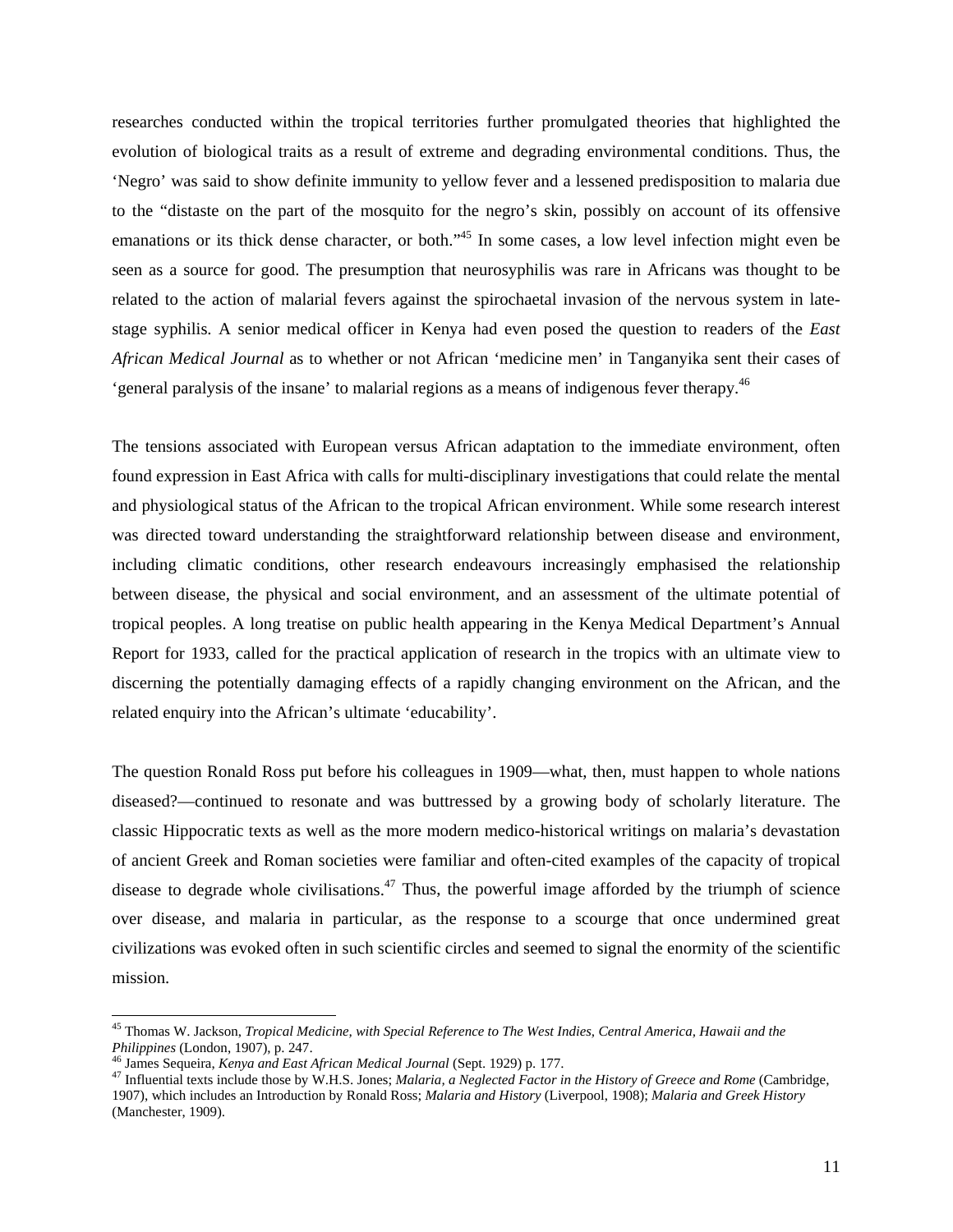# **Part II: Agitators and Epileptics**

 $\sim$ 

On Christmas Eve 1911, the District Commissioner of Machakos wrote a lengthy sworn statement as a witness to the 'recent outbreak of mania' that had infected his region of the East African Protectorate.<sup>48</sup> He proceeded to describe the events in almost breathless detail and identified the main perpetrators whom he fully intended to deport. They were Siotune wa Kathuke, an old woman and a widow, and Kiamba wa Mutuaovio, described as a native man from a neighbouring sub-division who, although a professional rival of Siotune's, might also be described as a partner in crime.

Siotune's agitation of the District Commissioner began some months earlier with her possession by a spirit from the spring from which she drew water. Several deaths in the location prompted a series of exorcisms by Siotune and with each ceremony the 'mania' continued to spread. Kiamba wa Mutuaovio then entered the picture offering his 'latter day prophecies' and these two working simultaneously were said to have "obtained the most extraordinary domination over the people and rivalled each other in the extravagance and presumption of their demands."<sup>49</sup> More specifically, the DC complained that the proclamations of these 'two neurotics' so disrupted normal patterns of work that it had become impossible to obtain porters or collect the Hut Tax. Of the two, Kiamba's claims were the most fantastical. He threatened those who would not listen to him that "he would cause their villages to sink into the ground and create a lake on the spot where these stood."50 Kiamba also told the people that he would soon remove all the Europeans from the territory.

The 'mania of 1911' presents an introduction to the uses of medical or psychological language in primarily non-medical contexts in order to highlight the intellectual and political roles psychiatric ideas played in colonial governance in East Africa. The larger project in which this analysis sits is concerned with mapping the transformation of European anxieties about the dangerous physical climate in the tropics to gradually increasing anxieties about a socio-political climate represented here by East African prophetic movements, rising nationalisms, and while outside of the scope of this paper, the British

<sup>48</sup> KNA: DC/MKS/10B/8/1: Memo from K.R. Dundas, District Commissioner, Machakos to Provincial Commissioner, Nairobi, 24 December 1911.

<sup>49</sup> KNA: DC/MKS/10B/8/1: K.R. Dundas.

<sup>50</sup> KNA: DC/MKS/10B/8/1: K.R. Dundas.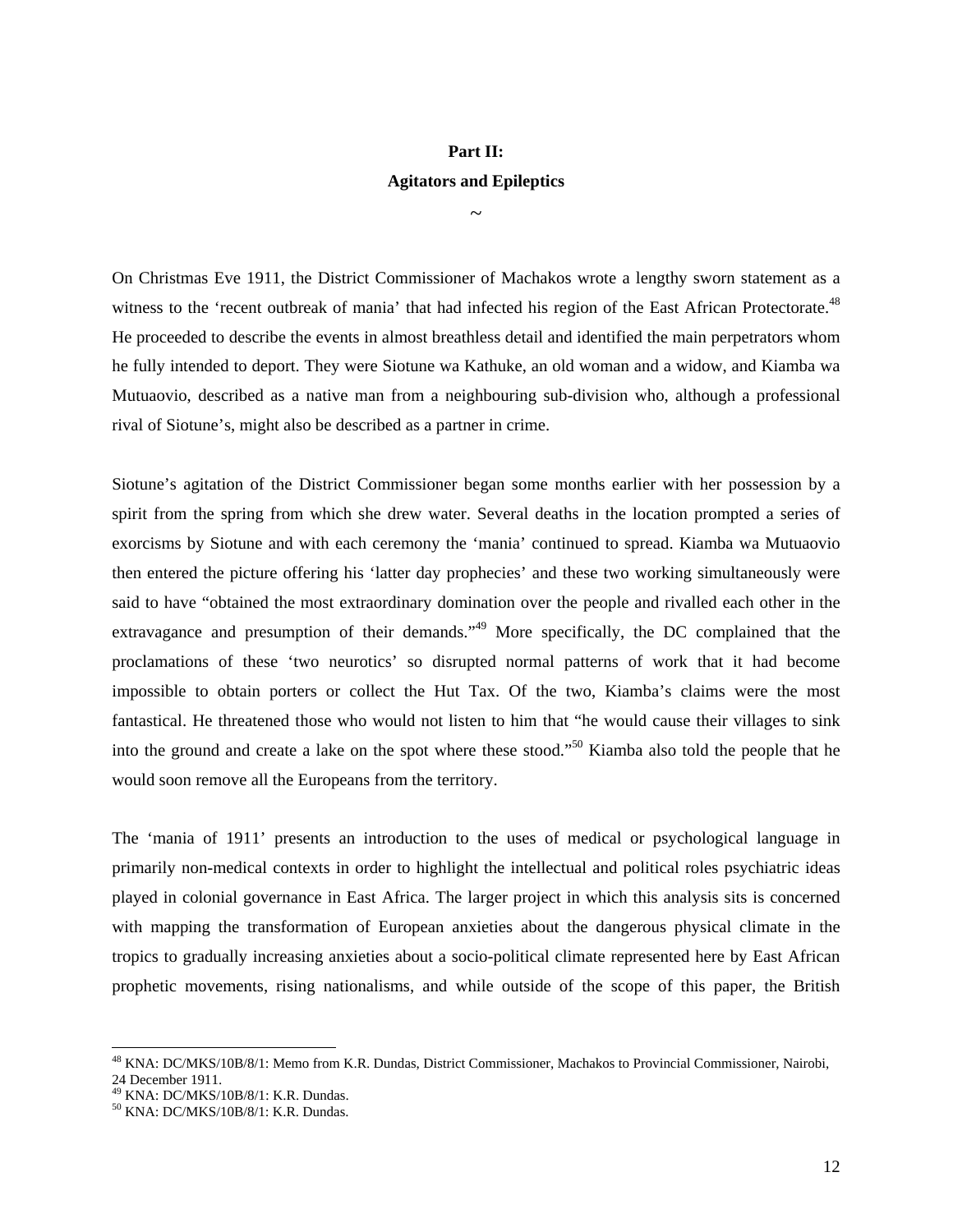response to the Mau Mau emergency in Kenya in the 1950s with its unprecedented official policy of psychological 'rehabilitation' for the nation.

In the years preceding the first World War, cases of 'epidemic hysteria' like the one described by District Commissioner K.R. Dundas, were documented by officials and anthropologists and would be recalled and reconstituted for years to come as 'remembered evidence' for the view that the African population was highly susceptible to psychic epidemics just as they were to the epidemics of tropical disease that routinely plagued them and that often warranted colonial intervention. Thus, psychological disturbances came to be seen increasingly as 'infectious' and 'epidemic' and as such they could be expected to spread rapidly if not monitored carefully and controlled when necessary. The ethnologist Gerhard Lindblom, working in the Kamba region in 1911 and 1912, also witnessed the Machakos 'outbreak' which he documented in his 1920 monograph, writing "time after time remarkable psychical disturbances of a religious character pass like epidemics over the Kamba country, only to disappear as suddenly as they came."51 Lindblom described these symptoms as infectious hysteria and claimed that the attacks were triggered by the sight of a European wearing a pith helmet. Lindblom described the convulsions as:

> The afflicted one fell to the ground, writhing as if suffering from violent cramp, moaning and groaning. The natives in the neighbourhood of Machakos tried to avoid the attacks—when they saw a European in the distance—by wrapping their blankets over their faces till he had gone by. $52$

C.W. Neligan photographed a woman experiencing such a 'fit' and described the event as both an hysterical condition and a ceremony conducted to relieve the symptoms, and known locally as *Kijesu*. 53 C.W. Hobley's ethnology of the Kamba also remarked upon *Chesu,* which he describes as a form of 'infectious mania' prompted by the sight of a pith helmet or a "fez cap such as is worn by civilized natives."<sup>54</sup> A review of Hobley's monograph noted that the 'periodic epidemics of a nervous disease known as *Chesu*' experienced by the Kamba corresponded psychiatrically "in a remarkable manner to the malady known as *Latah* among the Malays, and which has been supposed to be confined to people of that stock."<sup>55</sup>

1

<sup>&</sup>lt;sup>51</sup> Gerhard Lindblom, *The Akamba* (Uppsala: 1920), p. 238.<br><sup>52</sup> Gerhard Lindblom, *The Akamba*, p. 239.<br><sup>53</sup> C.W. Neligan, 'Description of Kijesu Ceremony among the Akamba, Tiva River, East Africa', *Man*, vol. 11, (191

like Lindblom, speculated as to the term's origin as either the Kamba pronunciation of 'Jesus' [jesu] or derivative of the Kamba word for 'knife' [kisu] as knives were instrumental in the ceremony to relieve the hysterical symptoms.

<sup>55</sup> T.A.J., 'Book Review; *A-Kamba and other East African Tribes* by C.W. Hobley', *Man*, vol. 11, (1911), p. 62. Latah was documented primarily among the Malays and was classified as a 'culture-bound' syndrome or in some cases, a syndrome caused by culture-contact. See Chapter 2 for a discussion of Latah, Amok and other conditions related to the process of 'acculturation'.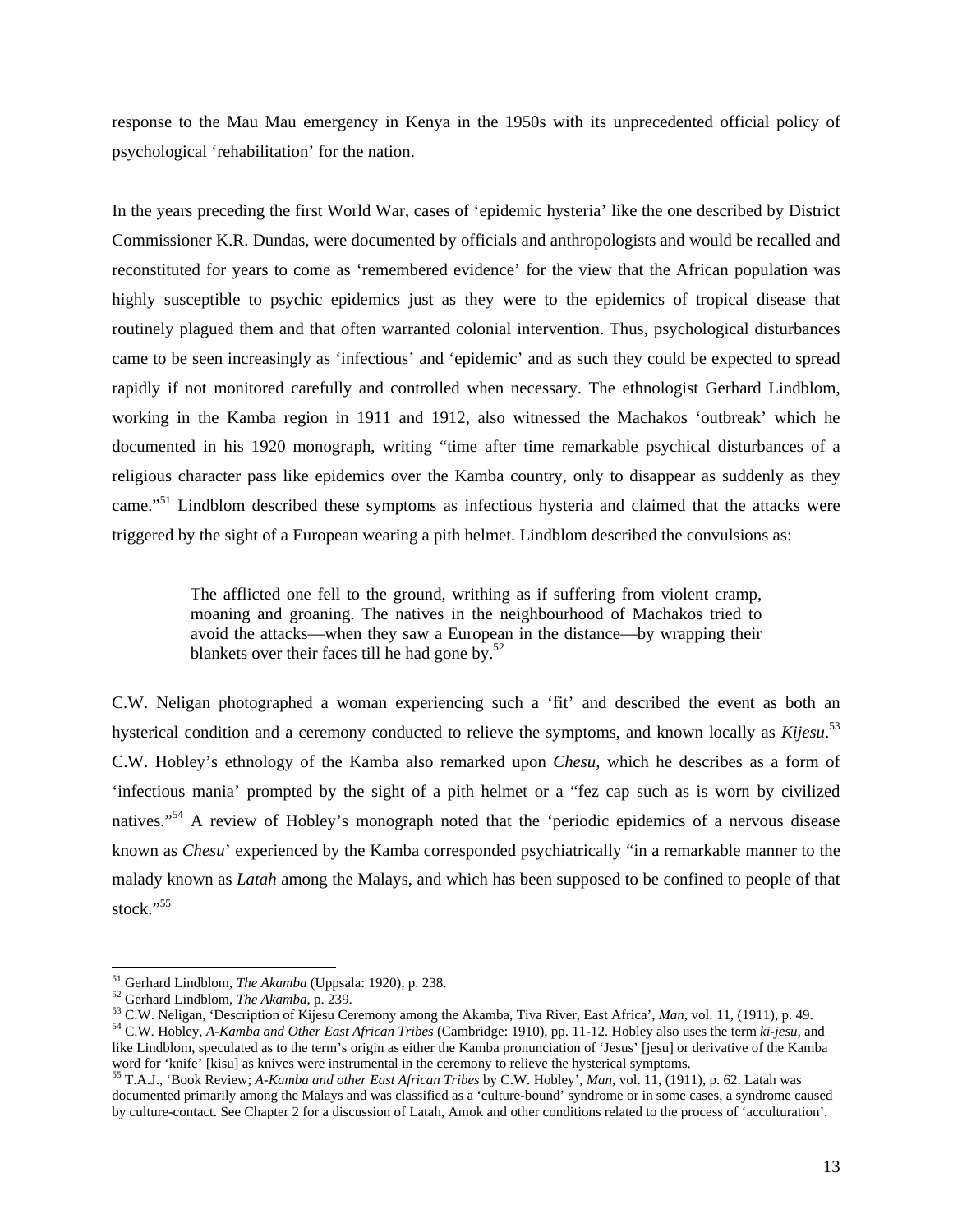Lindblom's monograph also referred specifically to the actions of the District Commissioner, K.R. Dundas whom he characterized as believing that the 'mental unrest' of 1911 was directed against the government. The initial political or social impetuses for the disturbances were obscured by the extraordinary presentation of the mass psychological 'symptoms'. "I have forgotten what the affair was all about" Lindblom wrote, "but it is certain that it was only a case of one of these periodical psychical anomalies. However, the over-excited minds soon calmed down in prison, and when the leaders were removed, the whole thing died away."56

The question of leadership, particularly over a population that was highly 'suggestible' was often at the heart of the analyses of prophets and visionaries. K.R. Dundas described Kiamba wa Mutuaovio, the main perpetrator of the 1911 outbreak, as having "the same sleepy look as the rest of these Kamba neurotics, of whom there are a most extraordinary number in the tribe, and is probably a person of epileptic tendencies."57 The DC's diagnosis did little to discredit the movement, however, as he admitted "the fact that the promoters are epileptics and neurotics gives the necessary importance to their utterances and gains the people's credit."58 Whether or not some prophets, or these in particular, were epileptic, as claimed by the District Commissioner is of course highly questionable, although not altogether impossible. But the significance of the label is that it attached the problem very neatly to troubled or 'unbalanced' individuals and denied the existence of other sources of social tension that the prophecies were responding to and that would not disappear with the deportation of the two 'witch doctors'.

Epilepsy, in both the popular and scientific imagination, has had a close association with 'excessive religiosity', explosive, even homicidal behaviour, and also with genius.<sup>59</sup> From Mohamed to Simon Kimbangu, the folklore surrounding the great prophets has generally included an 'initiatory illness' motif as a marker for the onset of a greater spiritual awareness and the power to prophecy. Often this illness was characterised as epilepsy or a seizure of a similar nature although this might also be characterised simply as 'a loss of reason' following some other event such as the delirium associated with high fever. The seventeenth century Kongolese prophetess Dona Beatriz Kimpa Vita suffered an illness, symbolic death and then a return to consciousness or 'resurrection' as Saint Anthony.<sup>60</sup> The popular mythology surrounding the Congolese prophet Simon Kimbangu offers several variations on his emergence.

-

<sup>&</sup>lt;sup>56</sup> Lindblom, *The Akamba*, p. 240.<br><sup>57</sup> KNA: DC/MKS/10B/8/1: Memo from K.R. Dundas, District Commissioner, Machakos to Provincial Commissioner, Nairobi,

<sup>24</sup> December, 1911.<br><sup>58</sup> KNA: DC/MKS/10B/8/1: K.R. Dundas.

<sup>&</sup>lt;sup>59</sup> Matthew Woods, In Spite of Epilepsy; Being a Review of the Lives of Three Great Epileptics--Julius Caesar, Mohammed, Lord Byron--The Founders Respectively of an Empire, a Religion, and a School of Poetry (New York, 1913).<br><sup>60</sup> John K. Thornton, *The Kongolese Saint Anthony: Dona Beatriz Kimpa Vita and the Antonian Movement, 1684 - 1706* 

<sup>(</sup>Cambridge, 1998).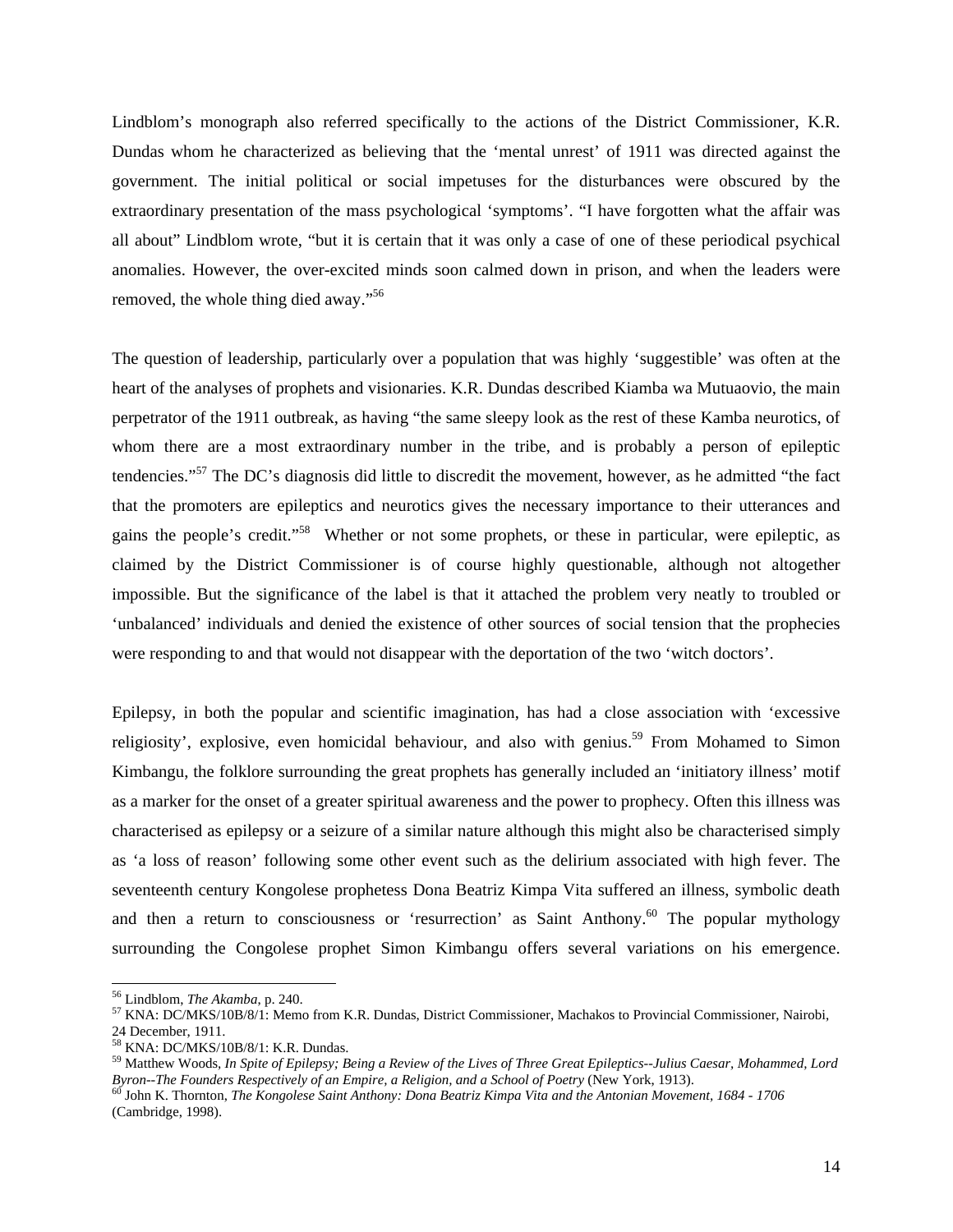Generally he is assumed to have suffered first a traumatic illness or a 'fit', a loss of consciousness, and finally the appearance of visions and voices.<sup>61</sup> Nontheta Nkwenkwe fell victim to the Influenza pandemic of 1918 before recovering to a spiritual renewal that she interpreted as the need for a societal regeneration in the aftermath of so many deaths.<sup>62</sup> Missionaries also recognized traumatic experiences as initiations into the realization of salvation. Christian converts and the newly saved were, as Richard Waller points out, "required to give evidence of personal conviction, and for many this seems to have emerged out of dramatic or disorienting incidents. They expected salvation to be an equally traumatic and socially alienating experience for their converts."<sup>63</sup>

The long history behind the association between mental or neurological disturbances, generally thought to be epilepsy, and a shamanic or prophetic calling is multifaceted. On the one hand, persons suffering from what we would define neurologically as seizures, or perhaps, psychoses, could exhibit behaviour sufficiently outside the norm to warrant a culturally-defined label as seer, diviner, or prophet. In this case, while not all prophets or seers will actually suffer from a neurological condition, many individuals who do suffer from such conditions might be labelled as divinely touched or specially gifted. Levi-Strauss suggested that "normal thought cannot fathom the problem of illness, and so the group calls upon the neurotic to furnish a wealth of emotion heretofore lacking in focus."64 While not necessarily contradicting this, Roland Littlewood, an anthropologist and psychiatrist, asserts "if epileptic fits are believed to be a consequence of possession, then all episodes of possession, including voluntary possession for the purposes of prophesying, are likely to be marked by fits."65

Terence Ranger relates the phenomenon of prophets to the social turmoil resulting from epidemics that developed during the late nineteenth and early twentieth centuries in southern and eastern Africa, describing such movements as responses to an internal breakdown of indigenous public health orthodoxies and confidences.<sup>66</sup> In this regard, Ranger departs from much of the early literature on millenarianism (as a reaction to external pressures) in his assertion that African societies saw the need to transform *themselves* rather than acting to preserve their existing (or past) ways of life against colonial

1

<sup>&</sup>lt;sup>61</sup> Marie-Louise Martin, *Kimbangu: An African Prophet and his Church* (Oxford, 1975).<br><sup>62</sup> Robert R. Edgar and Hilary Sapire, *African Apocalypse: The Story of Nontetha Nkwenkwe, a Twentieth-Century South African Prophet* (Johannesburg, 2000).<br><sup>63</sup> Richard Waller, 'They Do the Dictating and We Must Submit', in Thomas Spear and Isaria N. Kimambo, (eds.) *East African* 

*Expressions of Christianity* (Oxford, 1999), p. 85.<br><sup>64</sup> Claude Levi-Strauss, *Structural Anthropology* (New York, 1963), p. 181.<br><sup>65</sup> Roland Littlewood and Maurice Lipsedge, *Aliens and Alienists: Ethnic Minorities and P* 

p. 202.

<sup>&</sup>lt;sup>66</sup> Terence Ranger, 'Plagues of Beasts and Men: Prophetic Responses to Epidemic in Eastern and Southern Africa', in Terence Ranger and Paul Slack, (eds.), *Epidemics and Ideas: Essays on the Historical Perception of Pestilence* (Cambridge, 1992), pp. 241-268.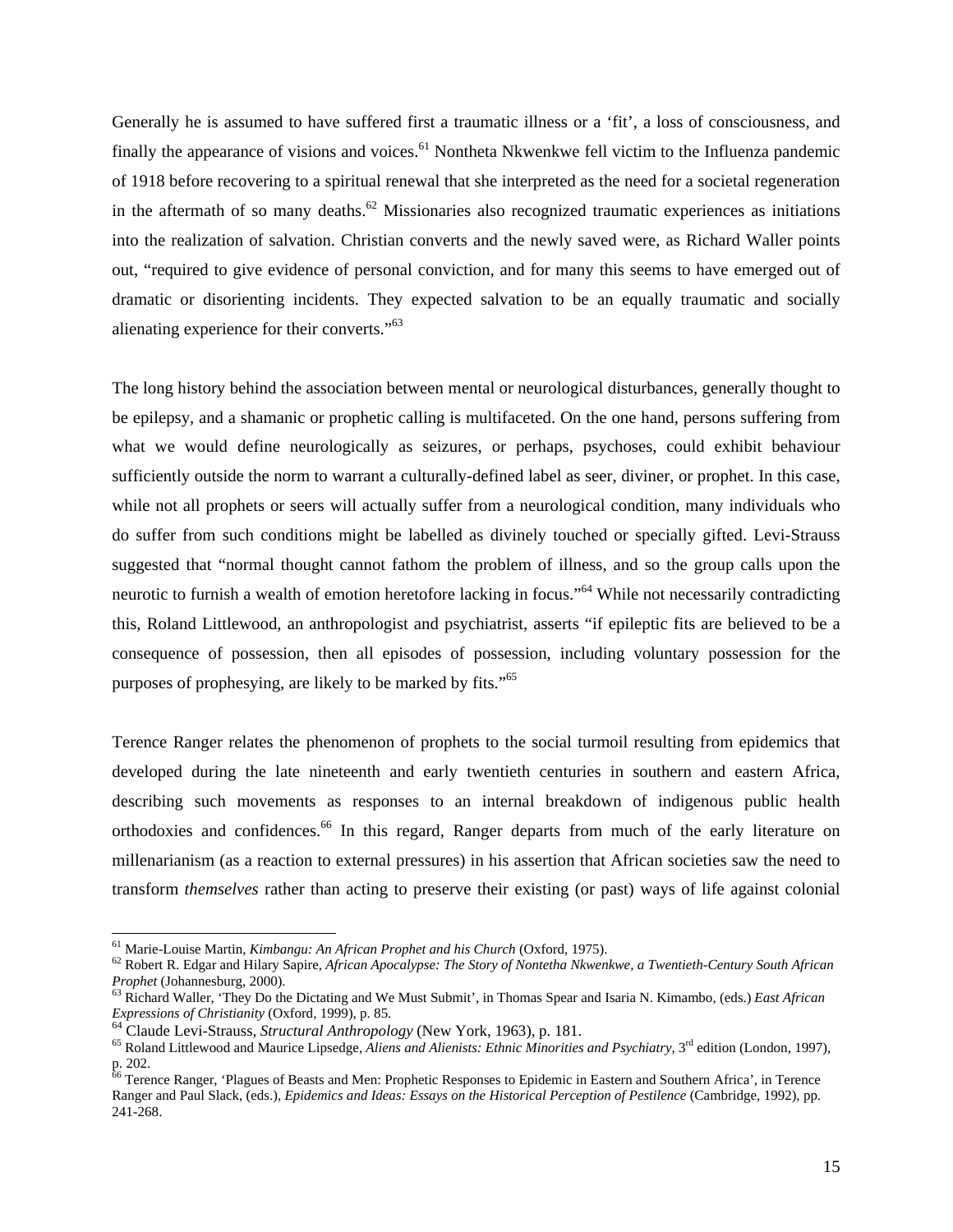intervention. Of course it should also be said that epidemics during this period did prompt particularly intrusive and authoritarian government policies and restrictive control measures. Many of the 'cults' or societies that were under observation by the colonial government were scrutinised more stringently because they stood in direct opposition to measures imposed during human and animal epidemics. Cattle vaccinations were particularly resented, but so too were measures to enforce cement latrine building or government mandated agricultural practices.<sup>67</sup> The presence of an influential sub-group in the society, such as a prophetic or religious sect, gave a representative voice to resentments that were already commonly felt. In effect, such groups acted as 'media' in the face of unpopular restrictions and controls.

The spirit-exorcism cults that were spreading throughout the Kamba region during this period were, according to J. Forbes Munro, reactions to "an extensive range of moods associated with social deprivation in tandem with the psychological tensions associated with changing female status".<sup>68</sup> Indeed, there is ample evidence throughout history of populations utilizing the idiosyncratic actions of a prophet or charismatic leader as a platform upon which societies might, as Roland Littlewood describes it, "rework their own preoccupations".<sup>69</sup> In addition, people had very few effective alternative forms of redress. To some extent the deportations of troublesome Kamba prophets may have appeared to the government to ease the crisis but these deportations took place alongside social and economic reforms, which eased some of the pressures on the region and, in effect, rendered the prophets' interventions at least partially successful.

In the case of Siotune wa Khatuke and Kiamba wa Mutuaovio, both were deported to the coast on the charge of prejudicing the peace and good order. According to the District Commissioner, it was their credibility based upon the local observation of their 'neuroses' that made them especially influential and therefore politically disruptive and dangerous. Of the two, Siotune was considered to be the least dangerous and was described as "not a genuine medicine woman, but [one who] dabbles in divination and in rainmaking and generally prescribes in times of trouble and disaster."70 The government deemed that she was eventually discredited for prophesying the end of the world, which hadn't come in 1911. For this, a temporary deportation order was considered sufficient. Kiamba wa Mutuaovio, on the other hand, was taken more seriously by the District Commissioner. He was described as both a "budding medicine man

 $^{67}$  KNA: ARC (MAA) 2/5/105: Elijah Masinde Trial and Deportation, Kakamega, 1948. One charge against Masinde was in leadership in his sabotage of the government campaign to enforce the destruction of the weed 'kwekwe'. The trouble also resulted in an assault against the government agricultural officer.

<sup>68</sup> J. Forbes Munro, *Colonial Rule and the Kamba* (Oxford, 1975), p. 113. 69 Roland Littlewood, 'Psychopathology and Religious Innovation' in Dinesh Bhugra, (ed.) *Psychiatry and Religion* (London, 1996), p. 191.

<sup>&</sup>lt;sup>70</sup> KNA: DC/MKS/10B/8/1: Memo from K.R. Dundas, District Commissioner, Machakos to Provincial Commissioner, Nairobi, 24 December 1911. See also J. Forbes Munro, *Colonial Rule and the Kamba*, pp. 114-116 for a description of this.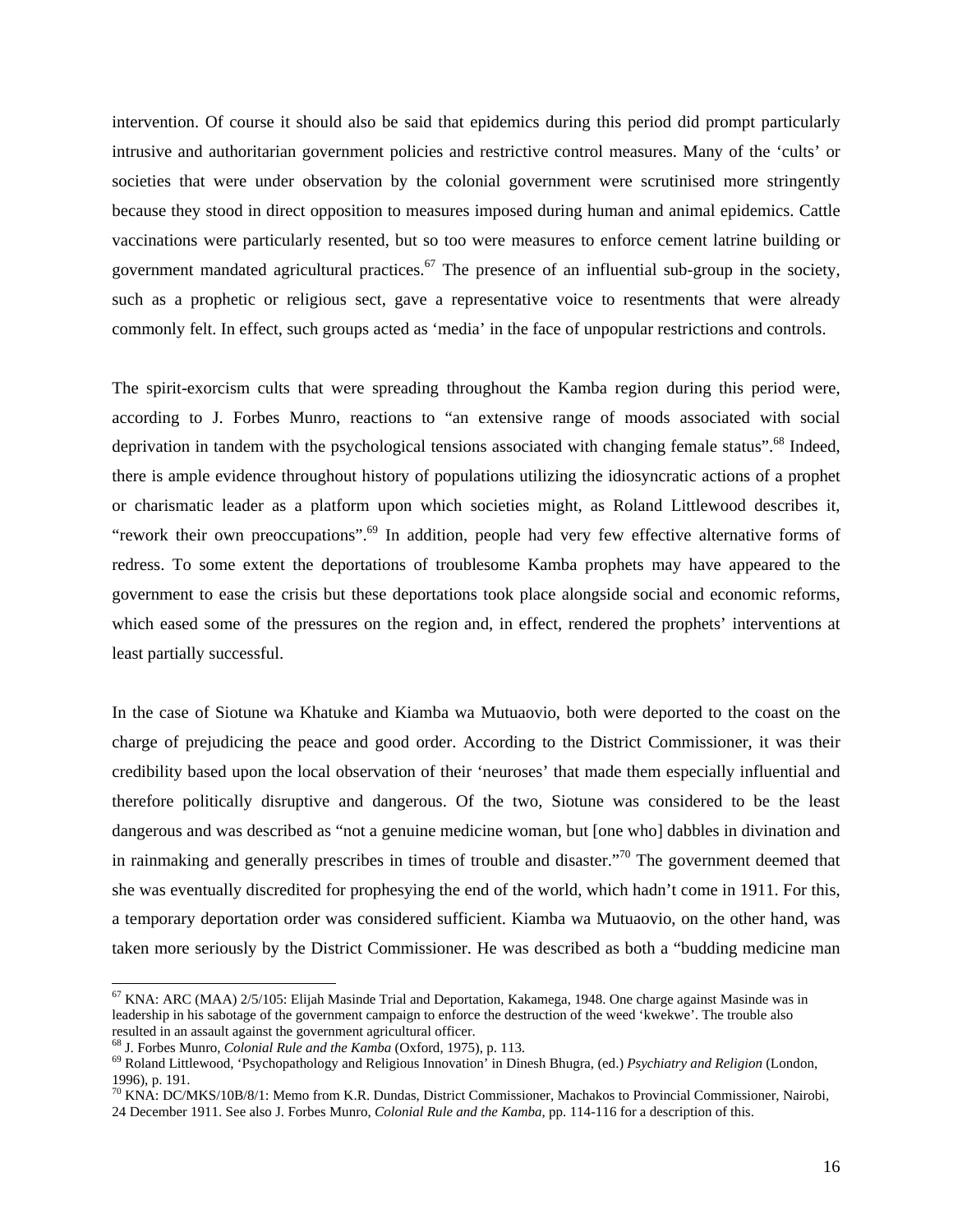of great promise" and a "most dangerous man" and the District Commissioner wanted him out for good.<sup>71</sup> After a show of force by the Kings African Rifles and a series of imprisonments and deportations, the mania of 1911 died down and there followed a few years of relative calm.

## **The prophet Ndonye wa Kauti**

In 1922 another disturbance appeared in the Machakos District of Kenya in the form of Ndonye wa Kauti, a poll-tax evading prophet who preached about the arrival of a 'European God' who would banish the existing Europeans from the land and end the tax system. One of the earliest references to his activities exists in the form of a handwritten note from District Officer, R.G. Stone who warned that the new rumours emanating from the Ukamba region "bears the look of a recrudescence of the 1911 trouble." His safari to discern what the trouble was about, he said, was an "endeavour to nip in the bud any likely hysterical outbreak."<sup>72</sup>

While locally Ndonye was considered at first a minor prophet, his arrest and the government's unsuccessful attempts to have him certified as a 'lunatic' gave him a much-needed boost in credibility. His case is fascinating, in part, because more of the African responses to his prophecy can be gleaned from the records than is usual. His eventual followers reported that they came to listen largely because he was predicting the complete removal of Europeans. While it was no innovation to describe the benefits of the demise of colonial occupation, the authority inherent in the prophecy—even with its fantastical elements—offered a platform upon which the community might voice their own discontent and envision either a return to the old ways or, as Ndonye foretold it, a reversal of fortune such that the European would be removed but replaced with a wealth of material goods and technologies. As part of the government campaign to legally detain him a series of sworn statements from village headmen were taken to document what the British saw as his bizarre claims, anti-government rabble rousing, and dangerous influence over the people.

Waita wa Ndunda, a former Headman of Kilungu stated:

As proof of Ndonye's influence, I know that, even while Ndonye was in goal [sic], women went in very large numbers to work his garden, as they said he had assured them that he would return very shortly quite unharmed by Government. When he was released, without receiving any punishment, people went mad & really believed that he was all-powerful!<sup>73</sup>

-

 $71$  KNA: DC/MKS/10B/8/1 K.R., 24 December 1911.

<sup>&</sup>lt;sup>72</sup> KNA: PC/CP/8/2/4: Note to Mr. Traill from R.G. Stone, Machakos, 3 April, 1922.<br><sup>73</sup> KNA: PC/CP/8/2/4: Statement of Waita wa Ndunda, 24 September, 1922.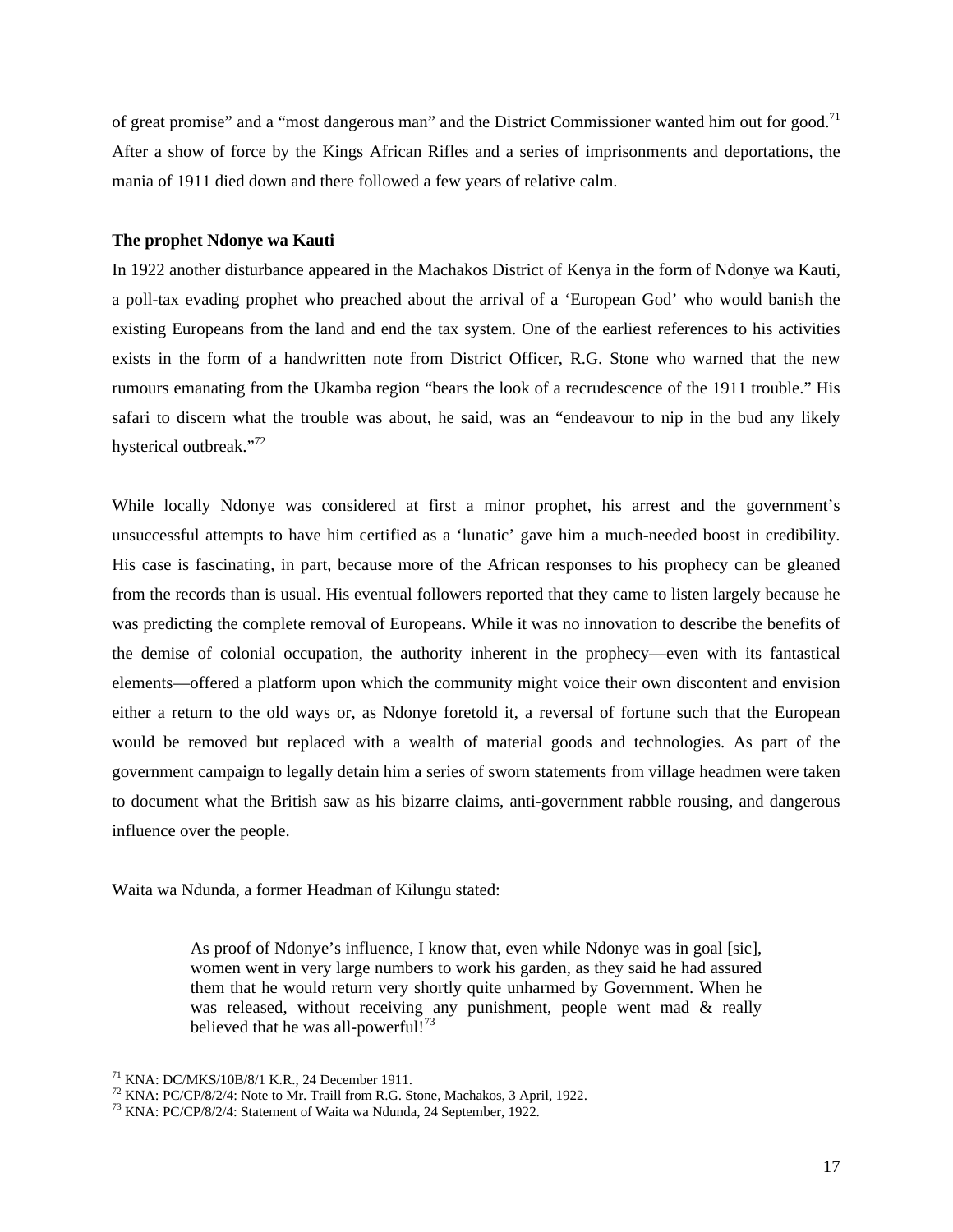A statement by the Tribal Retainer of Kilungu voiced a similar claim. "Most of the people of Kilungu, to this day, believe that Ndonye is the Government's master and that he will soon return again…If Ndonye is released again I have no idea what will happen, as all the people will go mad."<sup>74</sup>

Ndui wa Matolo, a headman from Kilungu, stated that he joined a gathering to hear Ndonye speak after hearing people 'sing his praises' after he had brought rain and in light of what he had said about the white men. Ndonye spoke of a god called 'Simiti' (cement) who would come from above. The Europeans would soon leave the country and Ndonye would rule and would abolish the tax. He also said that a telegraph line and books would be sent to him from above.<sup>75</sup>

Ndeti wa Kibai, a headman and former government interpreter, described an encounter between Ndonye wa Kauti and R.G. Stone.

> Ndonye "was asked whence his chieftainship was derived and he replied from "Bwana Jesu," whom he said he had met in the road, and from whom he had received a pencil, which was placed behind his ear. Mr. Stone took the pencil and informed Ndonye that the pencil came from America. A house was being built in his village and Mr. Stone asked him what it was for, and he said that it was a house for the reception of pencils, books and other European articles. He added that when it was finished, he would build a house of stone, iron, and underneath would floor it with cement (SIMITI). He was asked where these materials would come from and he said "From above". He also said that the house would be used as a hotel for Europeans. Asked where these would come from, he replied that the Europeans would be replaced by Europeans from the land of "SIMITI". He was asked what "SIMITI" was, and he said the material with which houses are built. He was placed under arrest and taken to camp.<sup>76</sup>

Munyoki wa Mutiambui a member of the African Inland Mission said that Ndonye described three gods; The God, Bwana Jesu, and Simiti. He claimed that he was building a house to receive "books, clothes, rifles and a telegraph line. The telegraph line will reach from this house to God and will provide a means of communication between us." Ndonye claimed that he would soon take charge of the country and "change the whole Administration…and everything will revert to its old state." Munyoki then asked if he had received anything from God. "He then went into his house and after a few minutes, returned with a pencil, of the type one buys in shops. He stated that this came from Heaven."77

<sup>&</sup>lt;sup>74</sup> KNA: PC/CP/8/2/4: Statement of Kithuku wa Kibungo, 21 September, 1922.

<sup>&</sup>lt;sup>75</sup> KNA: PC/CP/8/2/4: Statement of Ndui wa Matolo, 22 August, 1922.<br><sup>76</sup> KNA: PC/CP/8/2/4: Statement of Ndeti wa Kibai, Iveti location, 22 August 1922.<br><sup>77</sup> KNA: PC/CP/8/2/4: Statement of Munyoki wa Mutiambui, 4 Septembe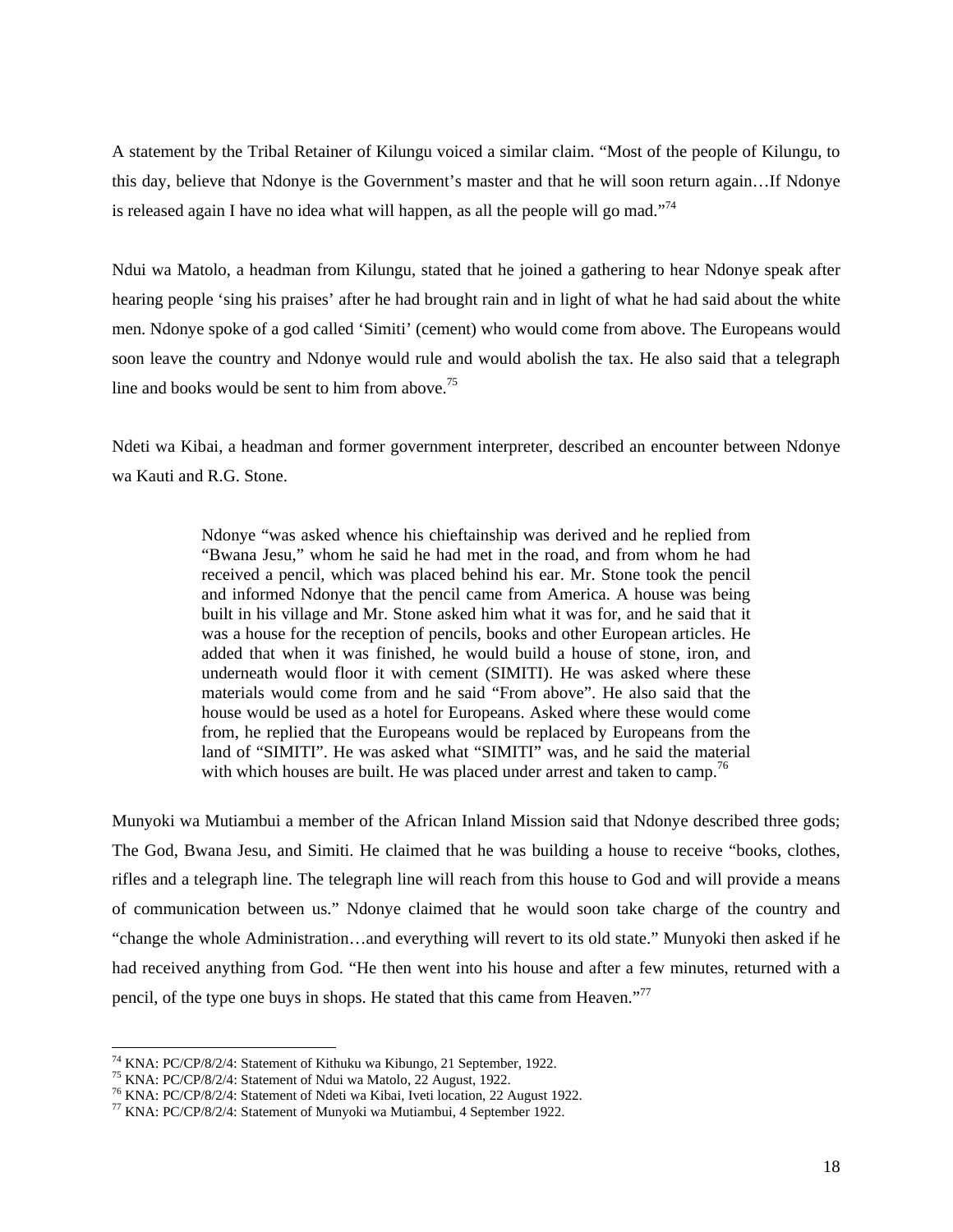To British officials, Ndonye wa Kauiti's claims were completely outlandish in their specificity. They were consistent, but 'read' as delusional. Despite his clearly anti-government stance in speeches and his denouncement of the tax and labour laws, he was approached initially as a 'religious maniac' not as a political ideologue or agitator. While the Administration was used to, and even accepting of, the 'backward' belief in witchcraft and a reverence for the spirit world, Ndonye's utterances substituted a reverence of spirits with his own empowerment by divine intervention. Most significantly to the government, this power was not only 'divine', but also absurdly anti-British.

Although Ndonye wa Kauti caused enough trouble to warrant close monitoring by the government, his public proclamations and gatherings never resulted in an organized movement. In effect, the keen government interest in Ndonye's activities stemmed from recollections of the 1911 'epidemic' and an assessment of what its reoccurrence that might mean for the region. Ultimately the official record pointed to the fact that any "ideas that he is not in his right mind may be dismissed", stressing that the Medical Officer observing him was unable or unwilling to certify him as insane.<sup>78</sup> Rather, Ndonye wa Kauti was viewed as a menace whose preaching represented a direct antagonism to the government by urging nonpayment of the tax, the withdrawal of all Europeans, and the assertion of his "own superiority to Government, and eventual suppression of Government."<sup>79</sup> For whatever reason, the Ndonye wa Kauti movement failed to take hold. The written record depicts an unfolding drama of observation, hope, the consideration of evidence presented by both Ndonye and the British, and ultimately doubt about his true purpose and powers. John Lonsdale has documented the 'scepticism of the Kikuyu' amidst similar prophetic encounters. The Kikuyu, he writes, "like other people, feared the future, paid for its divination and yet mistrusted their diviners; they thought them, rather like professors, to be mere slaves to fashionable theory."80

For the myriad of prophetic movements that did take hold in East Africa, there were scores of others that failed to incite larger movements. The case of Ndonye wa Kauti represents an unusually well-documented case of the latter. The reaction to his prophecies were most likely prompted by what district officials believed they were about to see, particularly as the Kamba were recalled, and even documented officially, as being predisposed to an infectious loss of reason.

<sup>&</sup>lt;sup>78</sup> KNA: PC/CP/8/2/4: Memorandum of Acting District Commissioner, Machakos, 17 October 1922.<br><sup>79</sup> KNA: PC/CP/8/2/4: Memorandum of Acting District Commissioner, Machakos, 17 October 1922.<br><sup>80</sup> John Lonsdale, 'The Prayers John Lonsdale for drawing my attention to this particular point.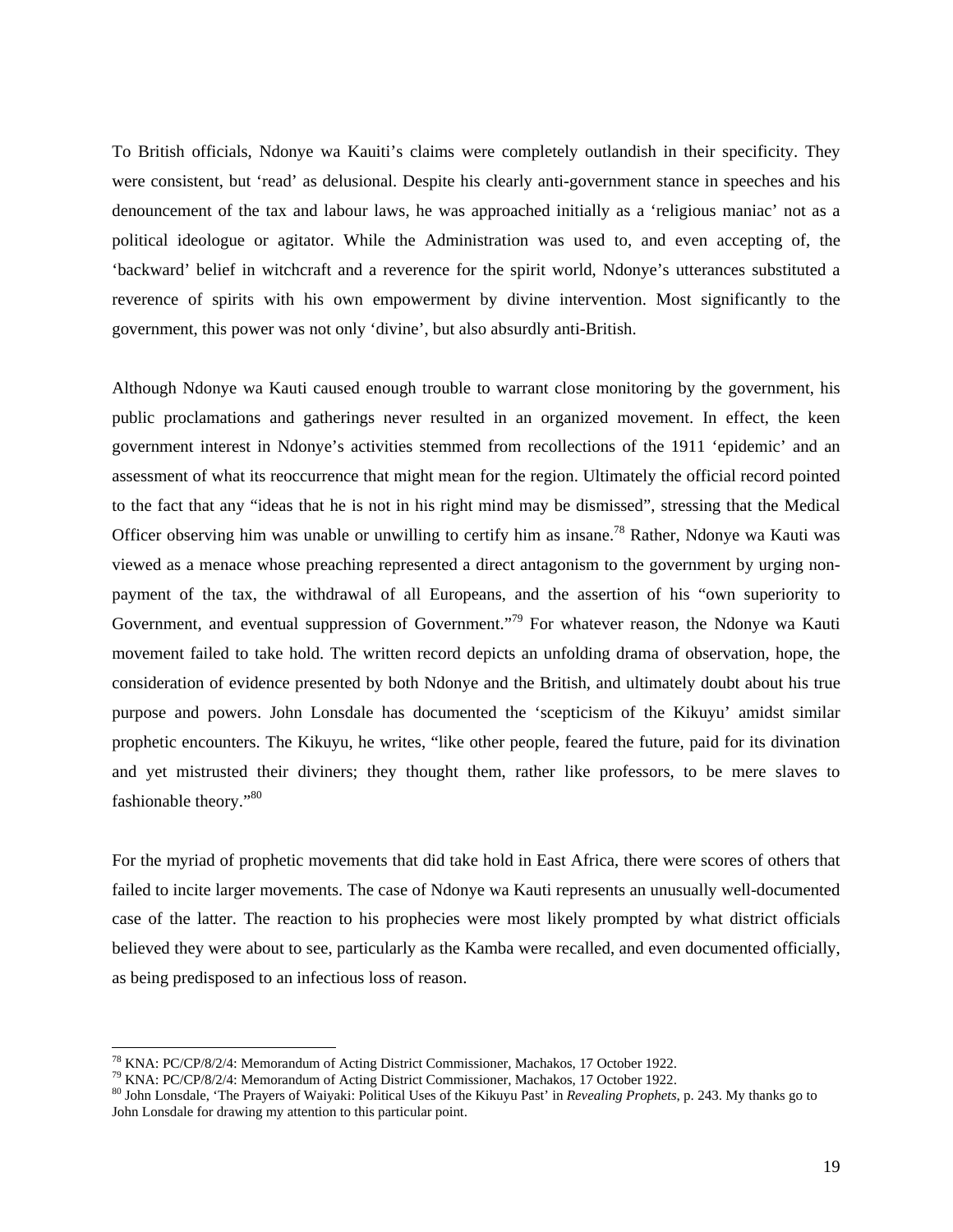Ultimately, Ndonye wa Kauti came to be seen by the British as sane and therefore rationally seditious. Despite the attention paid to him by district officials, Ndonye wa Kauti does not fit the bill of a charismatic leader holding sway over the people, although this was certainly what the administration feared. In his case, the Kamba, while clearly interested, continued to collect evidence of the legitimacy of his claims and to scrutinise his prophecies in direct contrast to the statements made by the colonial government. The government's inability to hold the prophet in any form of legal custody increased his credibility tremendously, a point that was not lost on the Chief Native Commissioner as he deported Ndonye wa Kauti to the Kenyan coast.<sup>81</sup>

#### **Prophets and the Millennium**

l

The nature of the colonial response is an illustration of the unique influence of even minor prophets. While the colonial administration often saw such movements as non-political in their structure and intent, their actions clearly had serious political and economic implications. Prophet movements occupied an uncomfortable terrain. They were neither fully political entities, such as the Kikuyu Central Association (KCA) or the Bukusu Union of the 1940s, nor were they completely religious in character such as 'traditional' African 'paganism' or the 'successful' conversion to Christianity. The pathologization of prophets and their followers came naturally within an intellectual framework that saw the 'semi-educated' or the 'semi-converted' African as straddling contradictory worlds leaving them virtually on the brink of mental breakdown. These 'detribalised' Africans, at the centre of debates on educability and the potential for self-governance, were assessed increasingly in psychiatric terms. Law-breakers, anti-government militants, and the politically subversive fell within the realm of government understanding and there were measures to deal with such disturbances. In contrast, the potentially mad, 'religious maniac' was unsettling in different ways and prompted official speculation into the collective psyche of the African subject and emphasized the need for a more psychologically informed approach to governance.

Prophetic movements, whatever their primary intent, did cause economic upheaval. Religious restrictions that forbade modern encumbrances or the espousal of a return to traditional values may on the face of it appear benign, however, in the colonial context, such a social withdrawal could mean the refusal to pay poll taxes, refusing to be called as conscripted labour in the fields or as porters or soldiers, or a rejection of government mandated veterinary or agricultural measures.

<sup>&</sup>lt;sup>81</sup> In 1927 Ndonye wa Kauti's case came up for review with some administrators and the local headmen advocating for Ndonye's return to Ukamba though this was met with some opposition in part due to the presence of anti-government sentiment and activities in neighbouring districts which might be agitated further by the re-emergence of the prophet.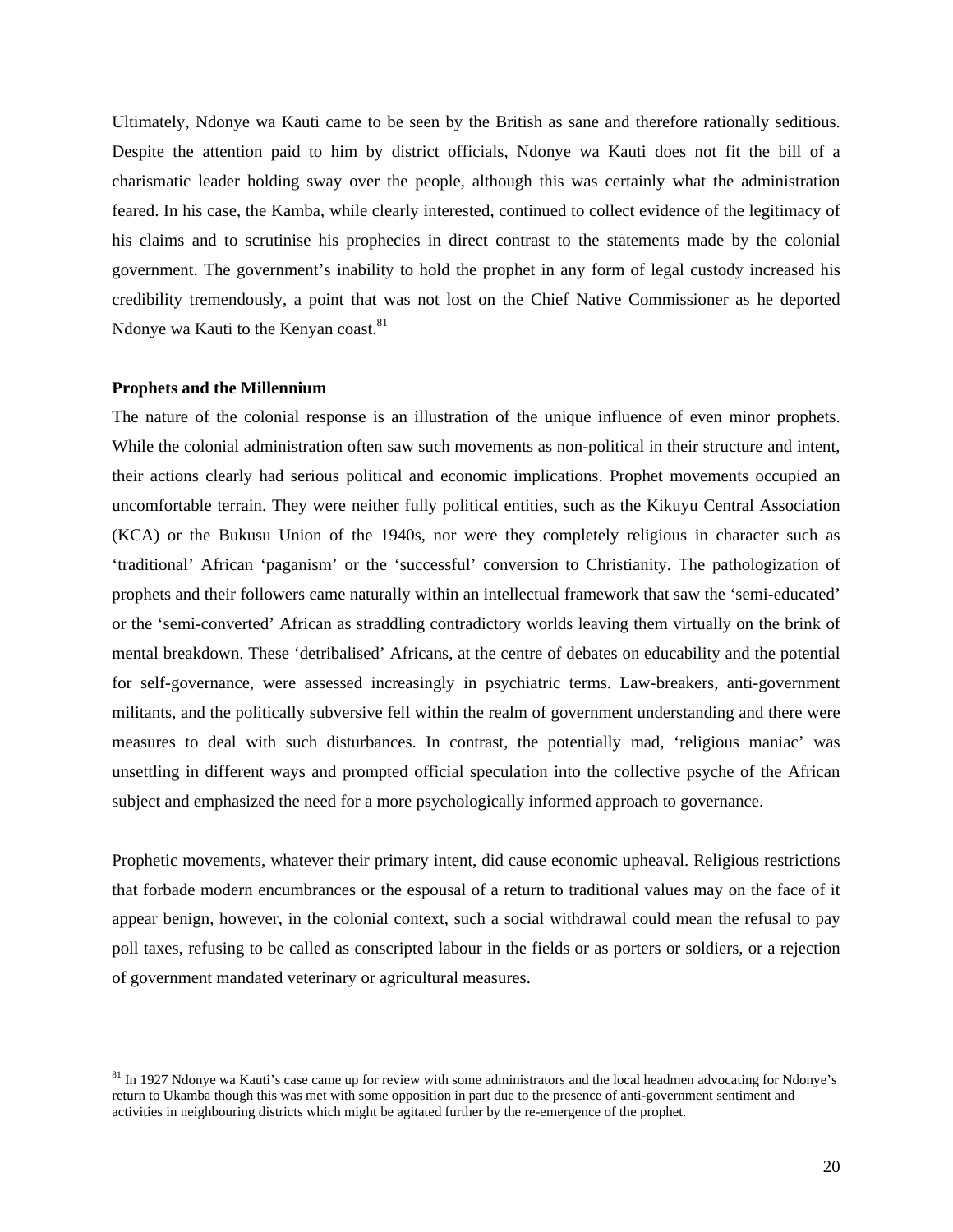In the face of clearly subversive or illegal actions, why then did the British government characterize the problems in the way that they did? A clear contrast can be made with Tanganyika, which appears to have had fewer prophet movements, or certainly fewer that caused the British administration such trouble. However, the government reacted to the political environment in Tanganyika with primarily political, not psychological, language. Terence Ranger suggests that one reason Tanganyika addressed socio-economic conditions in more realistic terms was that the government feared another Maji-Maji uprising. He writes, the:

> thinking of administrators and settlers, especially in Tanganyika after Maji-Maji and in Rhodesia after the Ndebele and Shona risings of 1896-7, was dominated by the fear of the repetition of such outbreaks. This fear had many and complex effects, but among other things it led to certain concessions to anticipated African discontent as well as to military and police contingency-planning.<sup>82</sup>

Until the Mau Mau emergency in the 1950s, the British government in Kenya endured no singular crisis of rebellion on such a scale.

However, from the mid-1940s, the activities of even more formidable prophets began to threaten the colonial sense of security and order far more than any cases of witchcraft ever did, and officials began to employ increasingly medicalized explanations for criminality and dissent. Such definitions were far preferable to economic and political analyses and fit nicely within modern ideas in social psychology and even eugenicist thinking that characterized whole societies in terms of their social health. Therefore, these modern prophets often suffered from 'delusions of persecution', 'obsessive religiosity' or 'religious mania'. Their presence created yet another circumstance for medical and political authorities to clash. The most significant example of a mass movement that caused such dread and political upheaval was that of Dini ya Msambwa. and its many off-shoots, which preceded Mau Mau by nearly a decade.

### **The Divine Inspiration of Elijah Masinde**

l

Elijah Masinde was already in jail for his activities when he was examined by a doctor and said to have become certifiably insane. He was sent to Mathari Mental Hospital in Kenya in 1945, diagnosed as a religious maniac. Masinde's particular brand of mania was seen as especially dangerous to the welfare and stability of the community. He was accused of abusing the chiefs and native authorities, of breaking up meetings and generally inciting his disciples to take action against Europeans. The Provincial Government classed him as a 'very dangerous political character' and claimed that his 'obsessive

<sup>&</sup>lt;sup>82</sup> T.O. Ranger, 'Connexions Between 'Primary Resistance' Movements and Modern Mass Nationalism in East and Central Africa, Part I', *Journal of African History*, ix, 3 (1968), p. 443.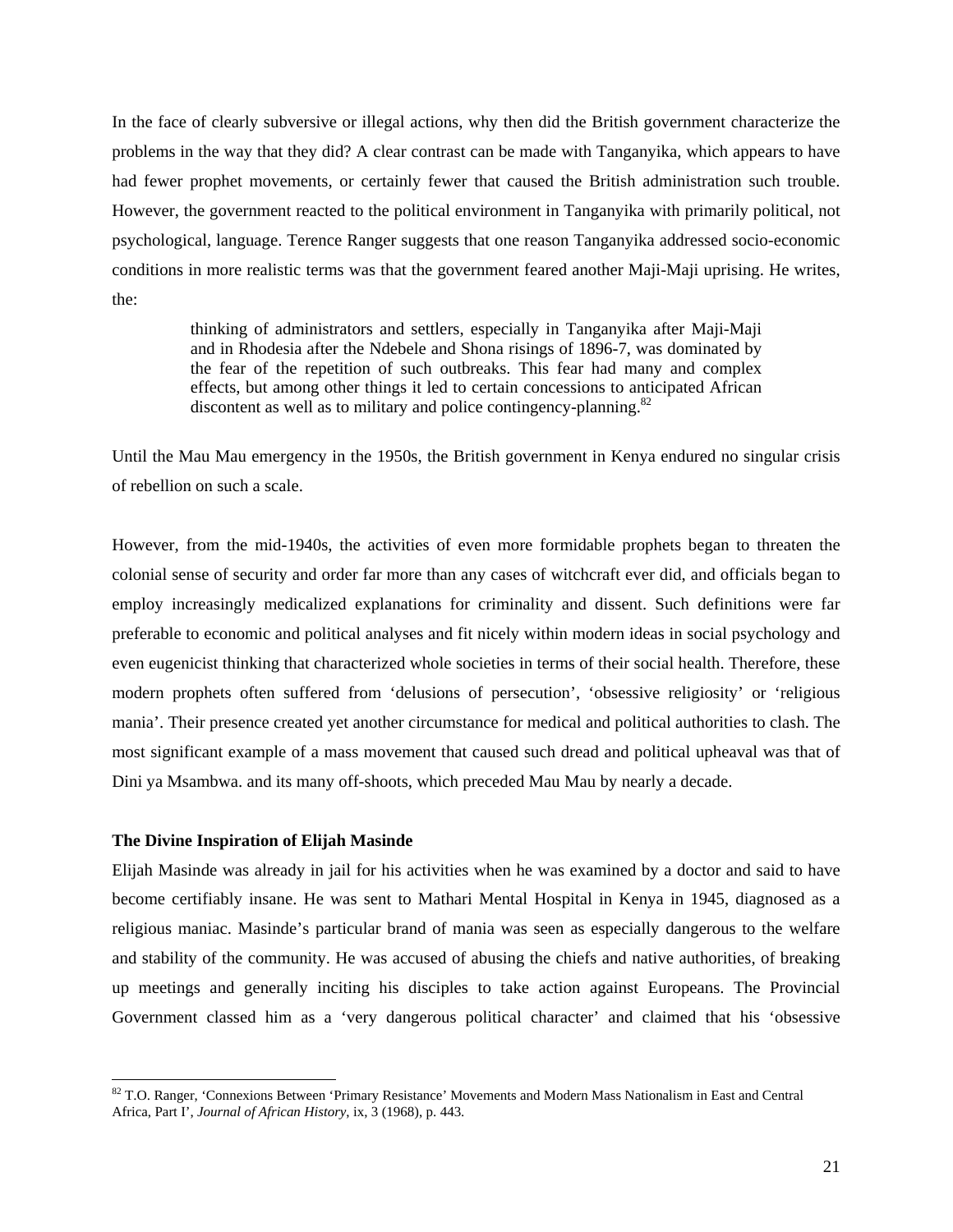religious mania' had caused him to undertake anti-European propaganda and in some cases to take action to evacuate all non-natives from his location."83

In truth, Elijah Masinde was not just any 'religious maniac'. He was the founder and leader of Dini ya Msambwa, a popular religious movement which sought primarily to protect or reclaim lands that were being encroached upon by white settlers in the region. It was one of the largest movements of its kind and was closely monitored by the government. The African Affairs Annual Report for 1948, while not the earliest reference to Elijah Masinde, refers to the organisation as having 'originated' at Mathari Mental Hospital. The report held that the prophet;

> apparently found sufficient leisure during his period as a certified lunatic to frame a political policy to fit his pronounced tendency to violent religious mania, and on his release in 1947 had immediately set about the task of stirring supporters into action under the guise of religious fervour. By the end of 1947 his followers numbered thousands who, though they had not his excuse of a previous history of mental illness, showed themselves quite ready to adopt the principles devised in his aberrant brain.<sup>84</sup>

After two years confinement in Mathari, Masinde's case created a further political panic when the mental hospital's Visiting Committee indicated it was prepared to recommend his discharge. Upon the threat of his release the Provincial Commissioner made clear the problem to J.C. Carothers, the Resident Psychiatrist at Mathari:

> [this] location is the one area of this Province where there is considerable political activity at present; and knowing the particular form of this man's mania, it would be a fatal administrative error to allow him to return to his home at the present time. I must therefore advise that he be *not* released at present…in a few years the political issues may well sort themselves out and become stabilized, when it may be possible for Elijah to return to his family.<sup>85</sup>

What is striking about the medical case of Elijah Masinde is that the factor most influential in deciding his discharge from the mental hospital was not based upon his diagnosis or a presumed return to sanity, but on the perceptions or 'delusions' of his family and the wider community. Carothers stated that Elijah would most likely retain his 'persecutory attitude' and 'peculiar religious ideas' for the rest of his life. However, if it could be shown that his family were to acknowledge his 'mental abnormality' then it might

-

<sup>&</sup>lt;sup>83</sup> KNA: PC/NZA/2/7/97: Letter from Provincial Commissioner, Nyanza to Medical Officer in Charge, Mathari, E.R.N. Cooke, 11 June, 1946.

 $4$  African Affairs Annual Report for 1948, Kenya Colony, p. 2.

<sup>85</sup> KNA: PC/NZA/2/7/97: Letter from Provincial Commissioner, K.L. Hunter to Medical Officer in Charge, Mathari Mental Hospital, J.C. Carothers, 11 December, 1946.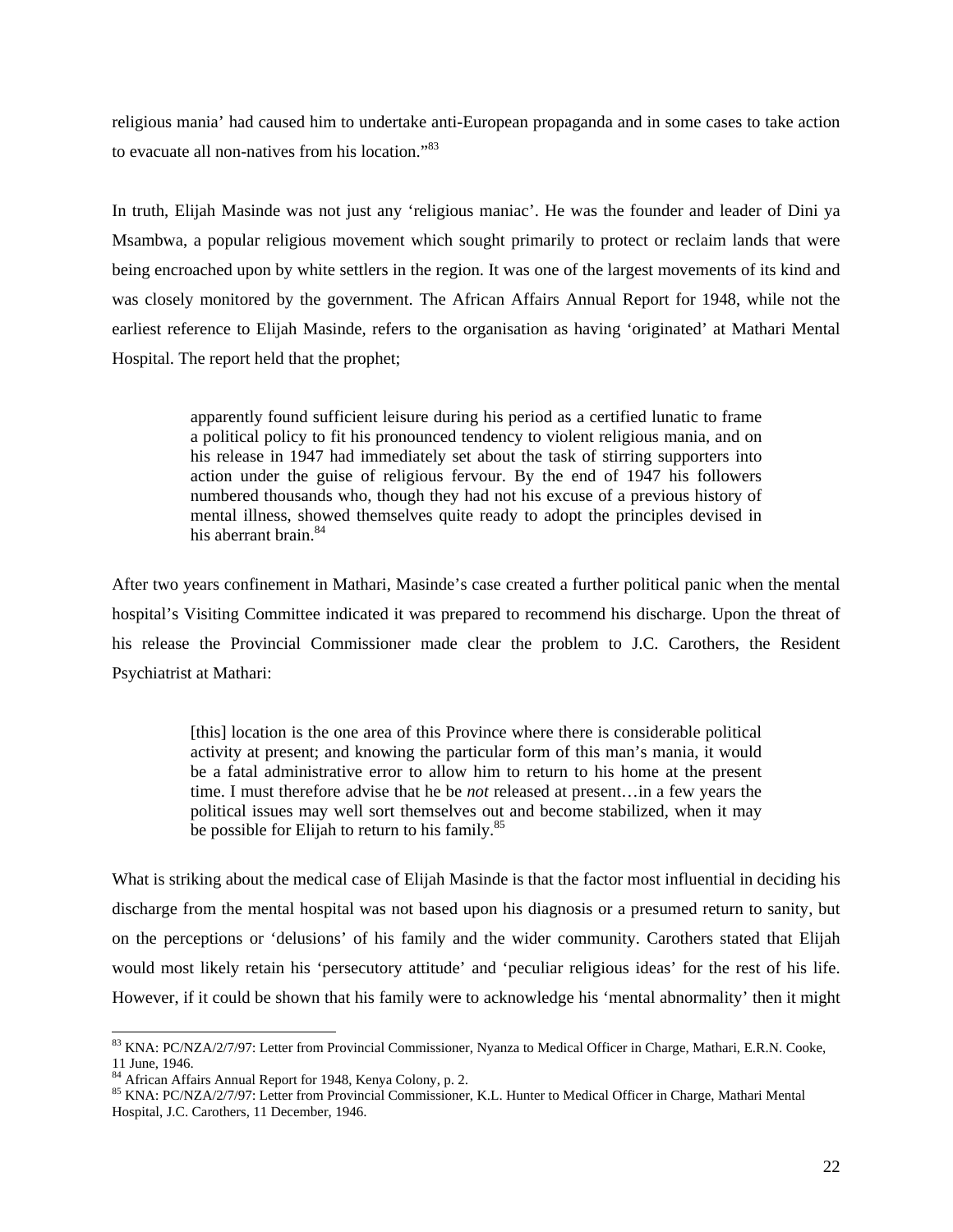be possible for him to return home. If, on the other hand, they continued to view Elijah as divinely inspired, it seemed likely that he would never be discharged from the hospital. $86$ 

Elijah Masinde's case came under the newly designated 'special category criminal lunatic' and while the charges under this special designation varied, Masinde was clearly not the only political detainee to be certified in this way. In 1947, one of Masinde's followers, Daniel Wekanda, was arrested with the assistance of the Brigadier in charge of the Salvation Army. He was sent across the country to Mathari where he remained for three years on the charge of "singing and preaching, quoting the Bible and assaulting Europeans."<sup>87</sup> In 1950, the Acting Specialist Psychiatrist, E.J. Foley<sup>88</sup>, who had replaced J.C. Carothers, wrote to the District Commissioner asking for his views regarding the return of Wekanda to his location as he had been 'well behaved and rational since his admission' to the mental hospital. Not surprisingly, the response was swift and emphatic. With the unfortunate case of Elijah Masinde fresh in their minds, including evidence that Masinde returned to his illegal activities immediately after his release from the hospital, the authorities wrote a forceful statement to Mathari referring to the hospital's own medical reports:

> It would be most unwise to allow this man out of your control. From the medical report at the time it is apparent that he was imbued with all the dangerous traits of a member of the *Dini ya Msambwa*. It is felt that this fanaticism might erupt again if he were allowed to return to his district and to hear of recent occurrences. This is a risk which we cannot afford to run and I must therefore urge you to delay his release until present situation has been clarified and becomes quiescent.<sup>89</sup>

In the following week the Provincial Commissioner again reminded Dr. Foley that 'all subsequent Dini ya Msambwa activities' could be attributed directly to the fact that J.C. Carothers and the previous hospital Board of Visitors had refused to continue to detain Elijah Masinde. Wekanda's case took an interesting turn four months later with his escape from Mathari. The hospital's letter informing the District Commissioner shows some attempt to be reassuring, stating again for the record that Wekanda had been 'well behaved and rational for some considerable time' and although he was presumed to support Dini ya Msambwa, he was, in fact, a Roman Catholic. $90$ 

l

1950.

<sup>&</sup>lt;sup>86</sup> KNA: PC/NZA/2/7/97: Letter to B.J. Hobson, 8 May, 1947.<br><sup>87</sup> KNA: PC/NZA/2/7/97: Lunacy Cause No. 30/47, Daniel Wekanda, 1 April, 1950.<br><sup>88</sup> E.J. Foley served previously as the psychiatrist in charge of Dodoma Mental

<sup>89</sup> KNA: PC/NZA/2/7/97: Letter to Ag. Specialist Psychiatrist from District Commissioner, Nyanza Province Kenya, 8 May,

<sup>&</sup>lt;sup>90</sup>One month later Daniel Wekanda was caught by police and returned to Mathari. It is unclear from the records what happened to him after that.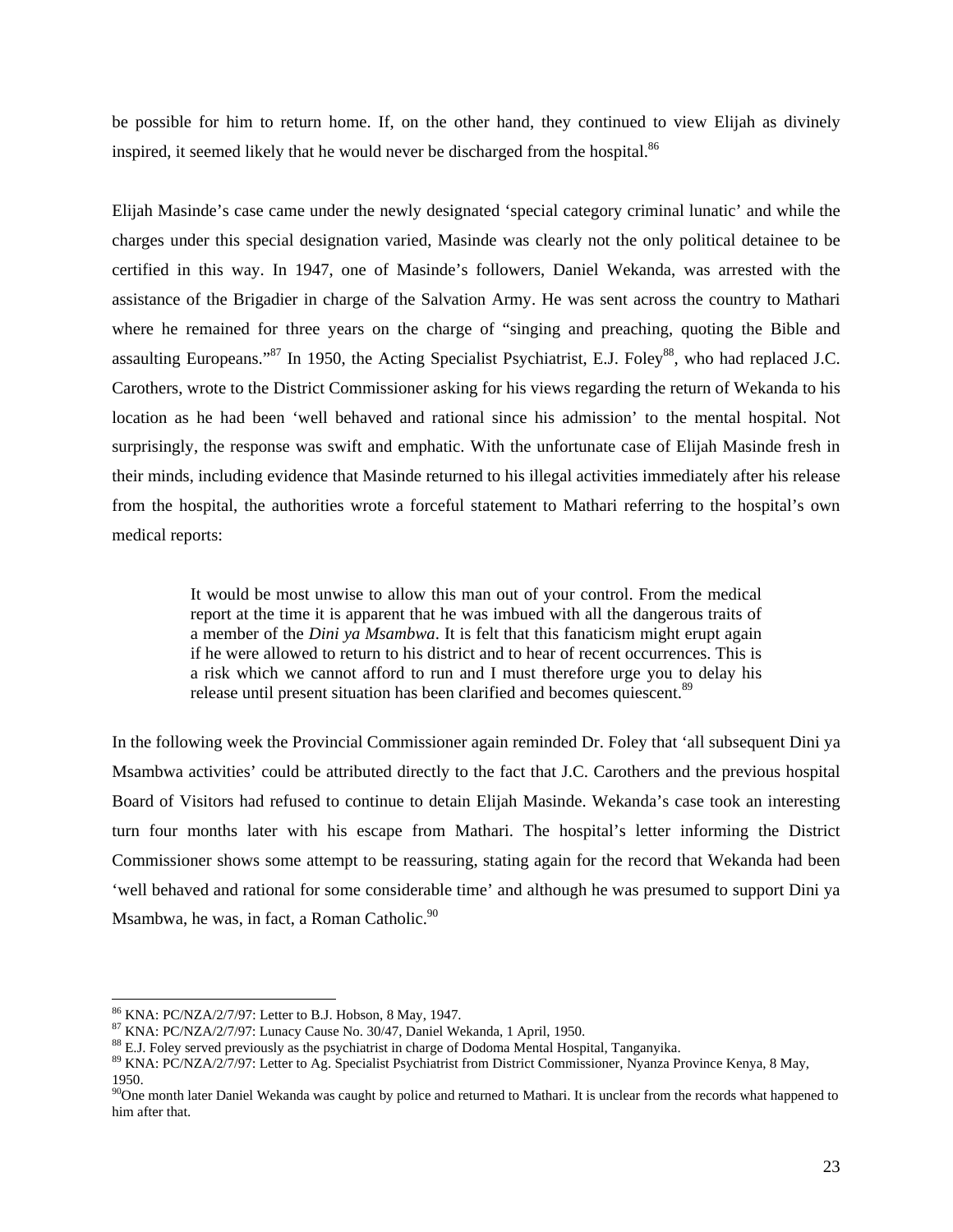Again, the question that lingers in the case of Elijah Masinde and his followers is why psychological explanations, or in extreme cases committal to the mental hospital, became the most logical or attractive solution to the problem. Certainly abusing the authorities, making threats, occupying land, inciting protests, and assaulting Europeans were charges sufficient to send Masinde and other followers of an anti-European movement to prison without any of the legal complications encountered in attempting to keep him and others certified as lunatics. Clear political statements regarding conditions in which local people found themselves were sometimes recorded but were largely ignored or overshadowed by analyses that attempted to diagnose the African's psychological status. A report by District Officer, C. Campbell in Kakamega describes his interview with a young Dini ya Msambwa adherent.

> I had a long talk with Eriya after convicting him and formed the impression that he was a D.Y.M. religious fanatic, as well as being slow and simple minded. He is a man of about 25 years of age who has knocked about the Kitale farms doing periodic work including, with his smattering of education, some school teaching. He is ex-C.M.S. but left it as he found the D.Y.M. more attractive. His reasons for continuing with the sect are that the Europeans have been ruling them for 50 years and have not improved their lot. A man can only earn 9/- or 10/- a month on a farm, which is insufficient to feed and clothe his family….Eriya is mentally unbalanced and made no effort to withhold information about his beliefs and actions. He is too slow witted and simple minded to be considered as a leader.<sup>91</sup>

Despite the obvious political and economic opinions offered by the young man, the District Officer was determined to evaluate the clearly stated views in psychological terms, despite being quite willing to record the sentiment that 50 years of colonial rule had not improved the common lot.

Dini ya Msambwa did not engender the same fear and mythology that Mau Mau ultimately did but its 'fanatically' religious overtones and successful collective action provoked similar expressions of white shock that consistently warranted psychological profiles and classifications. Elijah Masinde seems to represent a maturation of prophetic responses to colonial rule and his success helped to set the stage for the characterization of the 'deranged' charismatic leader who could lead the less sophisticated masses into frenzied collective, if not nationalistic, action. 'Fanatics' themselves were, in strictly medico-legal terms, not necessarily 'lunatic' but they were often close enough and in any case their role in destabilizing the mass psychology of their followers was potentially a threat to the stability of the region or even the government. In these cases, religion or 'religiosity', particularly if it was deemed 'traditional', became a risk factor for mental instability.

<sup>91</sup> KNA: DC/NN/10/1/5: Memo on Dini ya Msambwa. C. Campbell, District Officer, Kavujai, December 1949.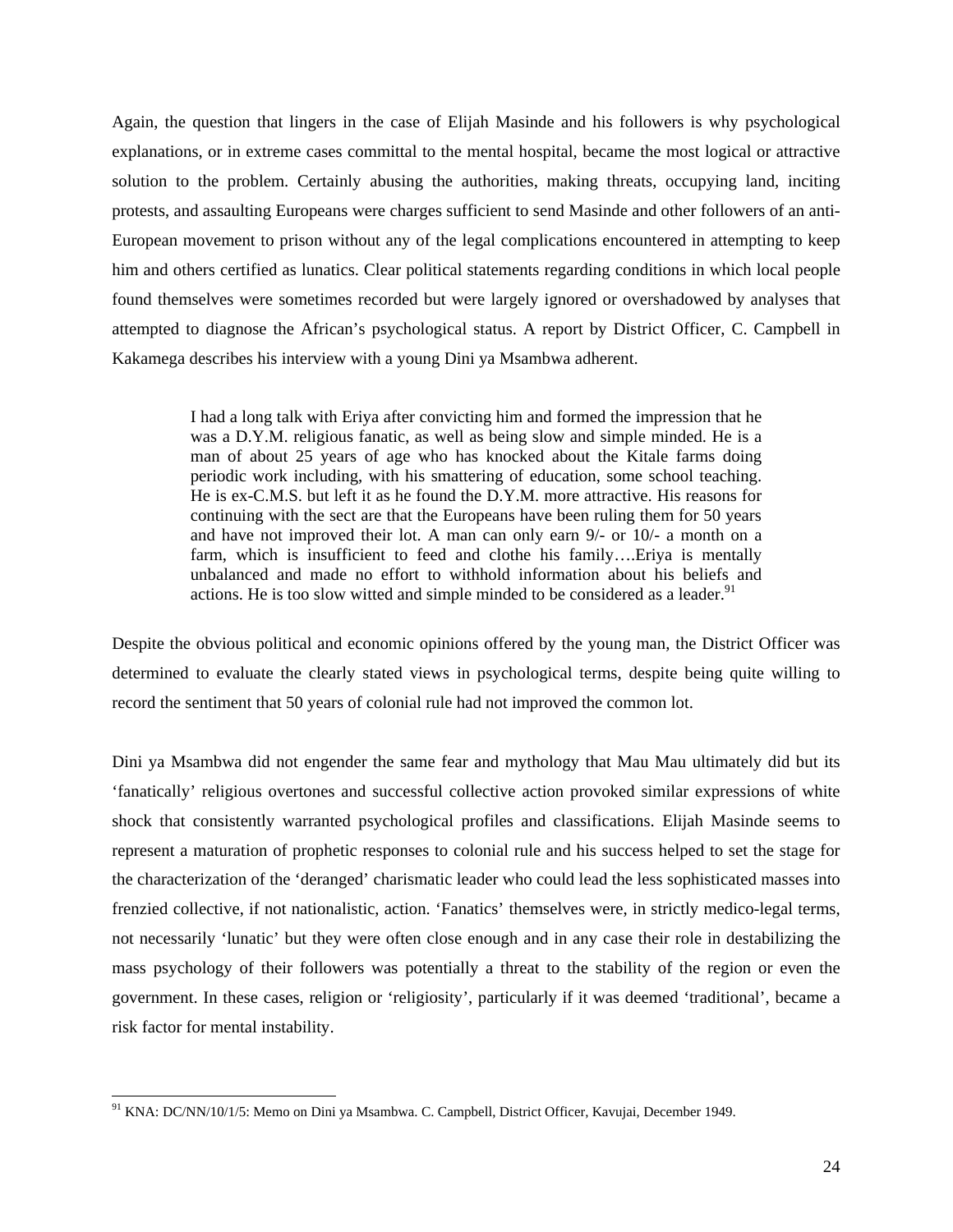Official reports warned that Dini ya Msambwa could become a 'larger disturbance than Mau Mau' because it was "a combination of the almost universal pagan African spirit worship and many of the not dissimilar Old Testament beliefs and ceremonies learnt in Christian Missions."92 The British administration held that such psychological chaos could be caused by an amalgamation of conflicting (modern/civilised versus primitive/pagan) beliefs and that this new social temperament posed a significant threat. The Kenya Intelligence Report of 1954, recording the continuing threat of Dini ya Msambwa, stated the DYM had;

> the great advantage of being started by what we call a lunatic. It could appeal not only to the pagan but also the semi-educated "Mission boy" as well as to the tribesman converted to a nominal Islam close to the beliefs of the Prophets…like any other belief-movement, it could be used by well grounded political agitators. $^{93}$

In one brief paragraph, the Kenya Intelligence Service managed to corral the full range of colonial anxieties—the 'lunatic' origins of a social movement, African 'paganism', the unpredictability of the semi-educated and the semi-converted, the spread of Islam, and the power of apocalyptic prophecy. Adherents to these primitive cults or sects were unpredictable in ways that more sophisticated political movements, even dissenting ones, were not. The exiles' conversion to Islam, while not politically beneficial to the state seemed, at least, rational. The Assistant District Commissioner in North Kavirondo reported on Mohamedan attempts to take control in Kenya. Although Islam itself is not pathologized, the comments paint of picture of chaos as an account for the increasing appeal of Islamic conversion.

> my Interpreter, Jairo, a C.M.S. Jaluo, informed me that Mohamedans had been very active in all locations of the District. He stated that an intensive proselytising campaign commenced in May last and was still active; Wanga was fast embracing Islam, and Marama was following suit in spite of our Christian "loyalist" Joseph J. Malama; Mwanza, our "harmless" Islamic fanatic, had run amok in his district; Murunga an ardent Mohamedan but Joseph's favourite brother, had also taken a hand in things; heathens and luke-warm Christians were being snapped up fast; Mumia, a supporter of Government and a nominal follower of the Prophet, was being driven to distraction in his premature senility.<sup>94</sup>

The African attraction to the Old Testament was thought to have created such a perversion of religiosity that hysteria was its most likely outcome. Still, under these conditions, it was not Christianity itself that was perceived to be under attack in the rhetoric of the cults, but the entire Colonial state, which might

<sup>&</sup>lt;sup>92</sup> PRO: CO 822/809: Dini ya Msambwa, Memorandum by the Kenya Intelligence Committee, October 1954.

<sup>&</sup>lt;sup>93</sup> PRO: CO 822/809: Dini ya Msambwa, Memorandum by the Kenya Intelligence Committee, October 1954.<br><sup>94</sup> KNA: DC/NN/10/1/2: Memo from Assistant District Commissioner, 'Mohamedan or Anti-European Movement in North Kavirondo', 25 September 1926.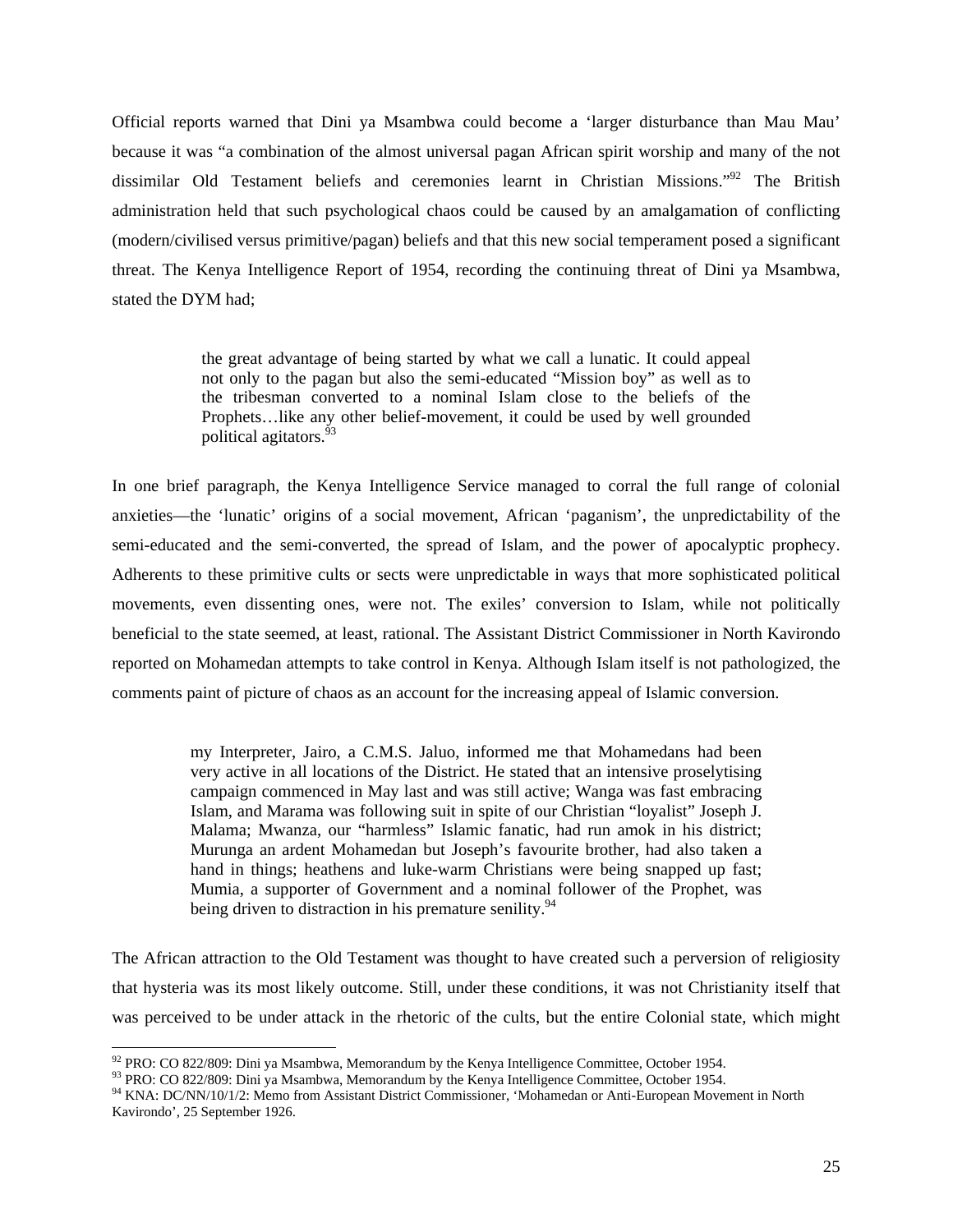also include missionaries in the sense that they were equally complicit with European occupation. Interestingly, the 'African traits' that were often the most worrying to the British sense of order were mirrored, and in fact, preceded by the 'evangelical fervour of middle class revivalism' of the Protestant missions. As Richard Waller notes for the Africa Inland Mission (AIM), "the mission had as its central tenets of belief a conviction of the sole efficacy of salvation through a personal experience of Christ and an acceptance of Divine Revelation in matters great and small, the inerrancy and primacy of Scripture, and an absolute abhorrence of 'modernism'..."<sup>95</sup> Repeatedly, Christian mission dogma was thrown back at the missions and the government by African converts inside burgeoning spiritual movements, who if nothing else, knew their scripture.

In the early 1930s the Watu wa Mungu sect, whose members were Kikuyu, were arrested for manufacturing large quantities of arrows in violation of the Native Arms Ordinance. In their defence they quoted the Bible. The statement of the presumed leader, Kagana wa Chege, accompanied the police report and was laden with scripture. Kagana stated he was born on the Kikuyu reserve and became a convert to the Africa Inland Mission. He worked as a labourer on European farms but eventually became a forest squatter. He was literate in Kiswahili. He claimed that in 1932 he had a series of dreams during which a voice called out to him that he should read specific verses of the Bible which he found were related to hearing God's word in dreams and prophecies. In his final dream he was told to read the 7<sup>th</sup> Psalm:

> God judgeth the righteous and God is angry with the wicked every day. If he turn not, he will whet his sword; he hath bent his bow, and made it ready. He hath also prepared for him the instruments of death; he ordaineth his arrows against the persecutors.

Kagana stated that he had not returned to the Mission since he first heard the voice. The knowledge to create a poison from the forest had also come to him in a dream and as a result he began making poisoned arrows, which he stockpiled awaiting for the inevitable message about their purpose.

A report to the Commissioner of Police in Nairobi claimed that members of Watu wa Mungu "all have a peculiar and wild facial expression and appear to be slightly deranged. Whether this is a result of their faith or whether they were previously unbalanced and so adopted the faith readily, is not known."96 The report proposed several possible explanations for the emergence of the cult—including they were "merely natives who are suffering from a form of religious hysteria"; they were "concealing some other activities

 $\overline{\phantom{a}}$ 

<sup>95</sup> Richard Waller, 'They Do the Dictating and We Must Submit' in Thomas Spear and Isaria N. Kimambo (eds.), *East African* 

<sup>&</sup>lt;sup>96</sup> KNA: PC/CP/8/7/3: Memorandum to Commissioner of Police, Nairobi, 21 May 1934.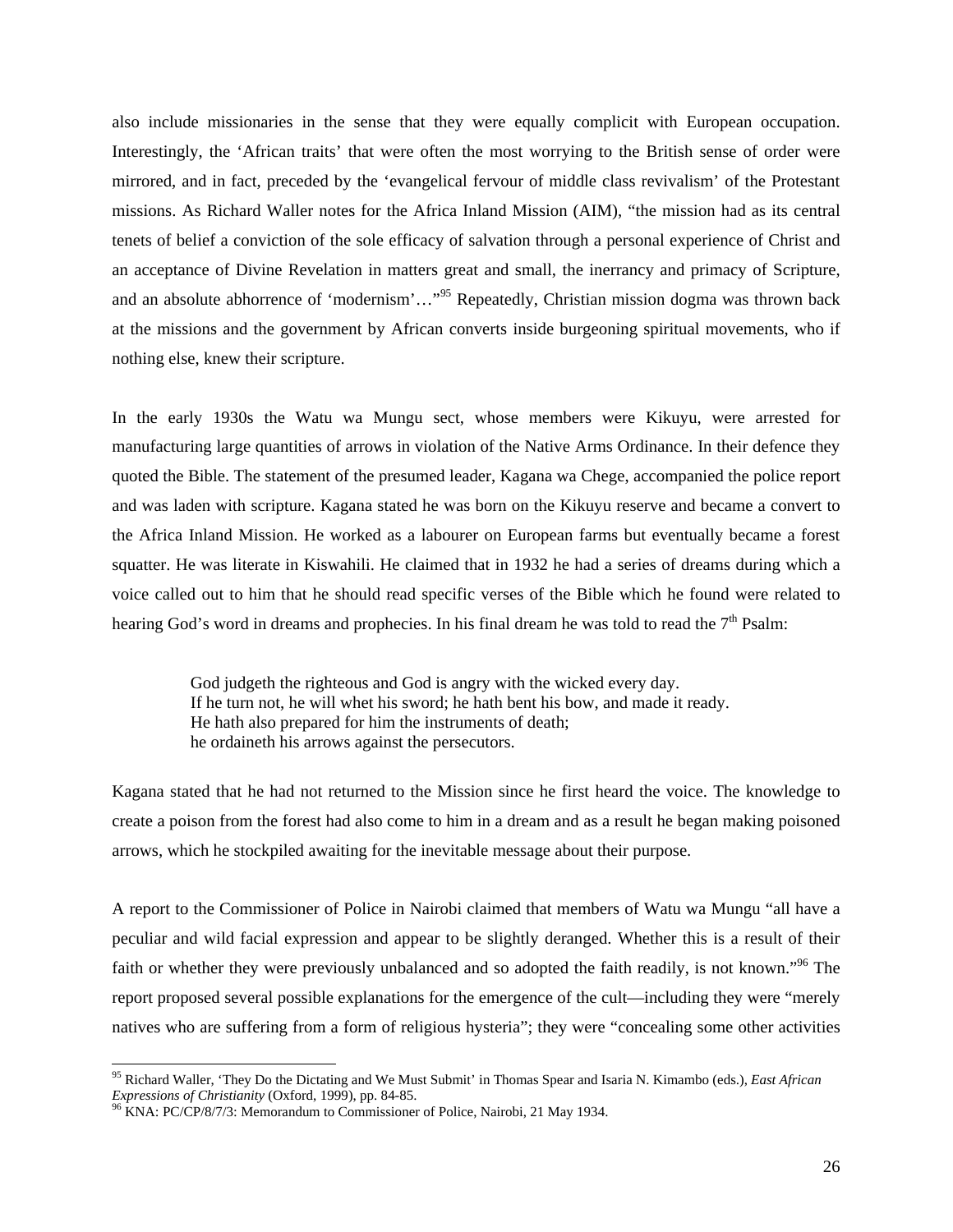under the guise of religious faith"; or lastly that they were "simple minded individuals who are being used, without their knowledge and by means of deception, by cleverer politically minded Africans for the purpose of creating unrest."<sup>97</sup> Of all the possibilities, an outbreak of religious hysteria was deemed to be the most probable cause by the authorities.

Early colonial attempts at understanding or quashing these prophetic movements seem in retrospect to be somewhat flailing and haphazard. Responses were largely local and the disturbances were still seen as the manipulations of unbalanced but clever individuals. Historians of the period generally agree that the Dini ya Msambwa and Mau Mau movements were not directly linked, nor did one movement simply evolve into the other. However, British officials made the obvious comparisons between the two, often citing the psychological impact that both movements had on the population as a whole. Terence Ranger points out that early primary resistance movements were essentially backward looking whereas the later nationalist movements were modern and forward looking and rejected completely many of the values of the prophet cults. Despite these differences, he suggests that these early movements helped to 'shape the environment in which later politics developed'.<sup>98</sup> Perhaps a more compelling question might be whether the colonial administration's inability to recognize such 'rebellious types, neurotics and fanatics', for what they were lead to what the Colonial government during the explosive Mau Mau uprising would acknowledge as a complete failure to 'see it coming'.

#### **Conclusion**

The idea that one could 'mal-adapt' to the environment is a recurrent theme that runs throughout this larger research project. The 'tropics' provide the most vivid framework for an illustration of the resilience of ideas from antiquity set against the sensibilities of rapidly changing modern times that sought to define and apply scientific thinking and models of progress. For centuries tropical spaces were presumed to cause widespread degradation as evidenced not only by the experience of the explorer and colonizer, but also by the perceived characteristics of indigenous peoples. While not all areas have been illuminated in this paper, the use of 'the tropics' as trope; psychiatry as 'venue'; and emerging scientific disciplines as 'voice', gives rise to an intellectual and social history that does not seek to show clear lines and demarcations, steady progress, or a uniformity of ideas, but rather suggests that the intellectual climate was as hazy in East Africa as the natural climate had long been presumed to be.

<sup>&</sup>lt;sup>97</sup> KNA: PC/CP/8/7/3: Memorandum to Commissioner of Police, Nairobi, 21 May 1934.

<sup>&</sup>lt;sup>98</sup> T.O. Ranger, 'Connexions Between 'Primary Resistance' Movements and Modern Mass Nationalism in East and Central Africa, Part II', *Journal of African History*, v. ix, no. 4 (1968), p. 631.